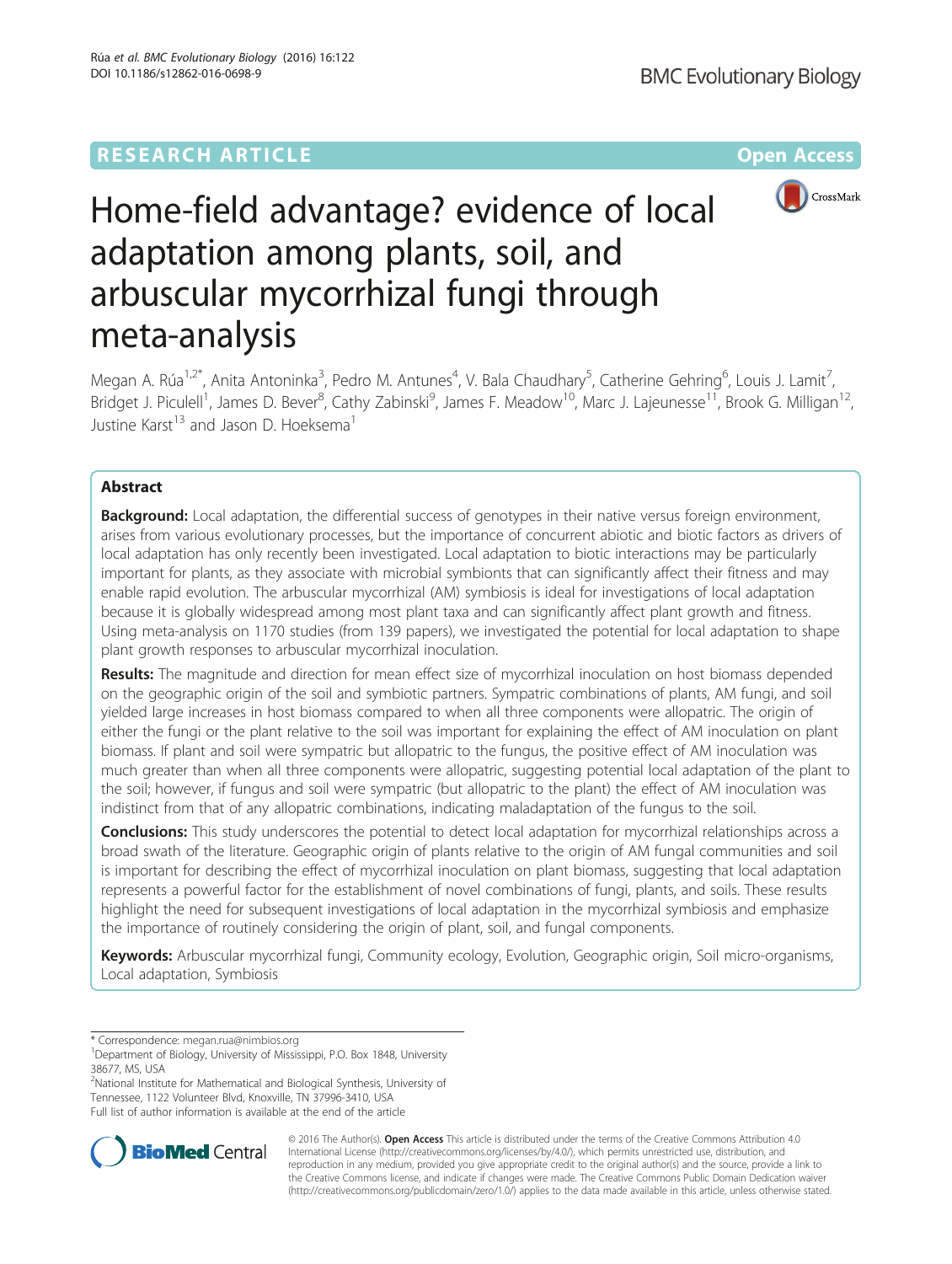## Background

Local adaptation, the differential success of genotypes in their native versus foreign environments, is one mechanism that favors population differentiation and may lead to eventual speciation [[1, 2\]](#page-12-0). Adaptation of populations to local abiotic factors is well established [\[2](#page-12-0)]. However, biotic factors can also exert strong selective pressures and may greatly alter an organism's fitness (the ability of individuals to contribute descendants to subsequent generations) in its local environment, leading to coevolution [[2](#page-12-0)–[5\]](#page-12-0). Although the mechanisms that promote (e.g., strong local selective pressure) or suppress (e.g., high gene flow or reduced genetic variation) local adaptation may vary spatially and temporally [[2\]](#page-12-0), detecting patterns of local adaptation can provide insight into the evolutionary dynamics of species and their interactions. Such processes may be particularly important for plants, which commonly associate with a wide variety of microbial symbionts that can have profound effects on plant fitness and their evolution [\[6\]](#page-12-0).

Symbionts are likely to influence plant adaptation because they have strong effects on multiple dimensions of plant resource acquisition and defense, both of which could mediate plant adaptation to their environment. Moreover, symbionts tend to have large population sizes and rapid turnover and therefore are likely to evolve more quickly than their host [[7\]](#page-12-0). This is particularly true for mycorrhizal fungi, whose non-specific horizontal transmission increases the genetic variation of symbionts colonizing host roots [\[8](#page-12-0)]. Given that the fitness of host and symbionts can be independent, there is potential for local symbionts to enhance or decrease plant local adaptation. To tease apart these dynamics, investigations regarding local adaptation and mycorrhizal interactions generally utilize experimental designs with reciprocal crosses in which the fitness of the host and/or the symbiont's genotypes is compared between sympatric and allopatric combinations. Such experiments examing local adaptation of symbionts to their hosts have ranged in outcome from supporting local adaptation [[9, 10](#page-13-0)] to maladaptation [[11\]](#page-13-0) to failure to find adaptive responses [\[12](#page-13-0)] and even multiple outcomes within the same study [\[13](#page-13-0)]. One way to synthesize such variation and test broad general predictions regarding local adaptation is via meta-analysis, which assesses general predictions by integrating results across studies. Here, we utilize meta-analysis to explore potential local adaptation of plants to selective pressures imposed by arbuscular mycorrhizal (AM) fungi, one of the most commonly-studied types of mycorrhizal fungi, and their soil environment. More specifically, we examine whether the geographic origin of the plant host, their AM fungal partner (s), and soil alters plant biomass response to AM inoculation.

AM fungi (from the monophyletic phylum Glomeromycota), along with fungi from the phylum Mucoromycotina, are thought to have evolved with the original land plants 460 mya [[14](#page-13-0)–[19](#page-13-0)]. Although AM fungi are often beneficial to their host plants, these relationships vary along a continuum from mutualistic to parasitic [[20, 21](#page-13-0)]; however, in spite of recent advances  $[11-18]$  $[11-18]$  $[11-18]$  $[11-18]$  $[11-18]$ , the factors that determine such variability are not fully understood [\[22](#page-13-0), [23](#page-13-0)]. Futhermore, most studies examining mycorrhizal ecology neglect the role of local adaptation in shaping the symbiotic outcomes, potentially limiting our understanding of plant-fungal ecology [\[22\]](#page-13-0).

AM fungi potentially act as an important selective force for plants because they occur over broad geographic scales and across diverse biotic and abiotic gradients. These well studied fungi are obligate biotrophs and associate with over 80 % of terrestrial plants [\[24](#page-13-0)]. They facilitate the exchange of mineral nutrients from the soil for fixed carbon from the host, thereby providing novel nutritional pathways for both partners that fundamentally alter phenotypes and influence fitness [[6\]](#page-12-0). Given the importance of mycorrhizal fungi to soil resource uptake and geographic variation in soil characteristics, benefits of mycorrhizal symbioses may be expected to show evidence of local adaptation. The exchange of nutrients is an important avenue by which plants and mycorrhizal fungi are able to act as reciprocal selective forces on one another [[25\]](#page-13-0). Both partners can vary in their effectiveness as a mutualist. Some exchanges are symmetrical and both partners receive equal and clear benefits; others are asymmetrical where one partner recieves a greater benefit than the other (i.e., the presence of "cheaters"). This asymmetry in nutrient exchange potentially destabilizes mycorrhizal interactions because selection favors individuals that provide reduced benefit and incur less cost [[26\]](#page-13-0); however, interactions may be stabilized if the most beneficial partners exhibit preferential allocation to each other [[27](#page-13-0)]. Plant-mediated sanctions, which hinder the growth of mycorrhizal cheaters, have been demonstrated both empirically [[28](#page-13-0)–[30\]](#page-13-0) and theoretically [\[25, 31](#page-13-0)–[33](#page-13-0)]. Consequently preferential allocation generates scenarios such that plant hosts are selecting for better mycorrhizal fungal mutualists and mycorrhizal fungal mutualists are selecting for better hosts, but the degree and nature of such selection is an area of developing research.

Local adaptation may be an important process underlying variation in plant response to mycorrhizal inoculation, and soils may mediate this response. For example, when plants and mycorrhizal fungi are involved in longterm relationships, mutual cooperation is more likely to evolve and the response of plants to AM inoculation may be greater than for novel combinations of plants and fungi, which do not share the same evolutionary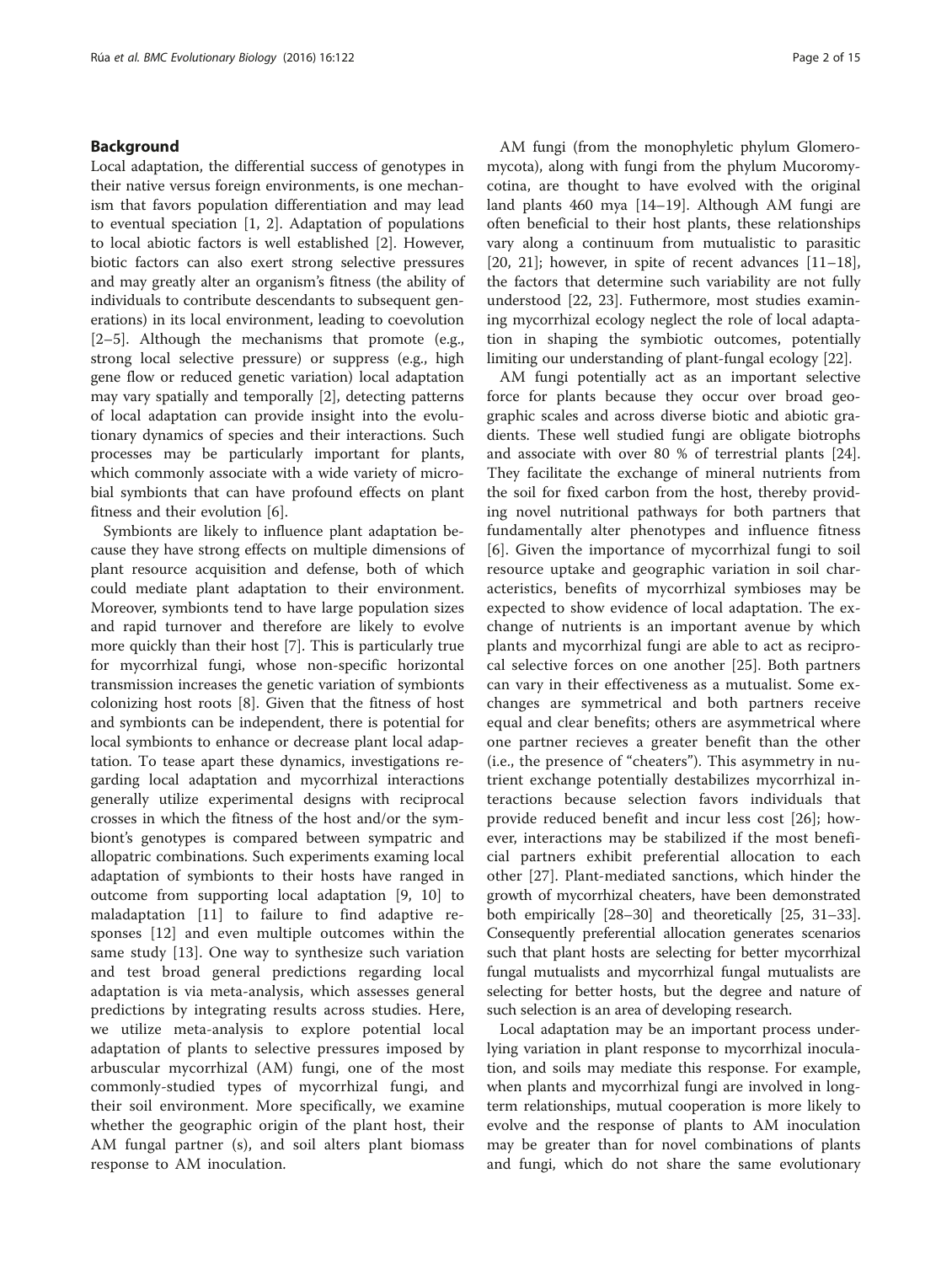history [[34\]](#page-13-0). Plant and fungal adaptation to each other, plant adaptation to soil, and fungal adaptation to soil can all influence plant response to AM fungi; therefore, in order to fully understand patterns of adaptation within mycorrhizal relationships, it is important to understand such interactions individually.

## Mediation by soil of plant adaptation to arbuscular mycorrhizal fungi

Previous research emphasizes the direct effect that soil properties can have as selective agents on plant populations, whereby the fitness of individuals within populations increases when they can better tolerate specific soil conditions [[35](#page-13-0)–[37](#page-13-0)]; however, soil properties may also indirectly influence plant fitness through its effects on mycorrhizal interactions. Here, we consider the response of plants to AM inoculation where a) soils are of the same origin as the plant, and/or b) soils are of the same origin as the fungus. Local soil type and fertility are likely to play a key role in plant adaptation to mycorrhizal fungi given the central role of mycorrhizal symbioses in plant nutrient uptake [[31, 32](#page-13-0), [38](#page-13-0)–[40\]](#page-13-0). Thus, the acquisition of water and nutrients from soils can act as a strong selection pressure, such that plants and their associated mycorrhizal fungi exert reciprocal selective forces on each other, leading to local populations defined by their ability to coexist under existing soil conditions [[13, 41](#page-13-0)]. For example, two ecotypes of big bluestem (Andropogon gerardi) each grew comparatively better in its own soils, but the response to AM fungi was mediated by soil nutrient levels [\[42\]](#page-13-0). Overall, both ecotypes benefited more from AM fungi when grown in soil from the low-nutrient site versus the higher nutrient site, but ecotypes originating from low fertility soils were more responsive to AM fungi than those ecotypes from high fertility soils [[42](#page-13-0)]. This pattern would be expected from plants allocating more resources to mycorrhizal fungi when soil resources are scarce and more resources to direct resource uptake via roots when soil resources are plentiful. Consequently, plant response to mycorrhizal inoculation may vary not only in response to present soil conditions, but also in response to the soil conditions in which plant populations have evolved, though the generality of this pattern has not been tested.

To determine the degree to which local soils influence the response of plants to mycorrhizal inoculation, we compared the effect of mycorrhizal inoculation on plant biomass for instances when the plant origin matched that of the soil (sympatric) to instances when the plant origin was different from that of the soil (allopatric). If the local soil has an important evolutionary influence on plant response to mycorrhizal fungi, we would expect to see significant differences in plant response to mycorrhizal inoculation for sympatric combinations of

the plant and soil compared to allopatric combinations. For example, if a plant population has evolved in soil conditions that promote dependence on mycorrhizal fungi (such as low nutrient conditions), we would expect individuals from that population to have developed a higher dependence on their mycorrhizal fungi such that sympatric combinations stimulate plant biomass more than allopatric combinations; however, we may also find maladaptation such that when combinations are sympatric, plant response to mycorrhizal inoculation is not different from or is lower than when combinations are allopatric.

## Plant response to sympatric combinations of mycorrhizal fungi with their soils

Recent research demonstrates that AM fungi exhibit a low degree of endemism such that the same taxa are often identified on multiple continents, but local environmental conditions are important for determing variation among sites in the abundance and activity of AM fungal communities [\[43](#page-13-0)]. This conclusion is supported by transplant studies indicating that AM fungal communities function best in their native soils [\[9](#page-13-0), [12](#page-13-0), [13](#page-13-0)]. For example, when AM fungal inoculum is used to inoculate a foreign soil, the taxonomic composition of the resultant spore communities is altered, demonstrating the importance of environmental filters on fungal community composition [[44\]](#page-13-0). More complex manipulations inoculating a single host grown in soils from different geographic locations revealed that the same fungal inoculum can generate three different communities in soils that vary in texture, pH, and nutrient levels, suggesting that a particular AM fungal community may be better matched to its soil environment than communities taken from other locations [[45\]](#page-13-0). This divergence in fungal community composition may reflect interspecific variation in tolerance to the novel environment, increasing the possibility for local adaptation between the fungi and soil.

Fungal adaptation to local soils may be a function of soil resources. If so, we might expect that local fungi would better help the plant overcome the resource deficiencies of the local soil. This type of local adaptation would be predicted by biological market theory [[31, 32](#page-13-0)] and resource stoichiometry [\[38\]](#page-13-0), as well as by fungal dynamics generated via context dependency of plant preferential allocation [\[27](#page-13-0)]. For example, in phosphorus deficient soils, fungi that can efficiently acquire and deliver phosphorus may be favored by plants, while nitrogen deficient soils may favor fungi with different resource gathering specializations. Adaptation of AM fungi to the soils in which they best promote plant growth has been observed in tall grass prairie systems [[13, 44](#page-13-0)]. Mycorrhizal fungi may also alter host plant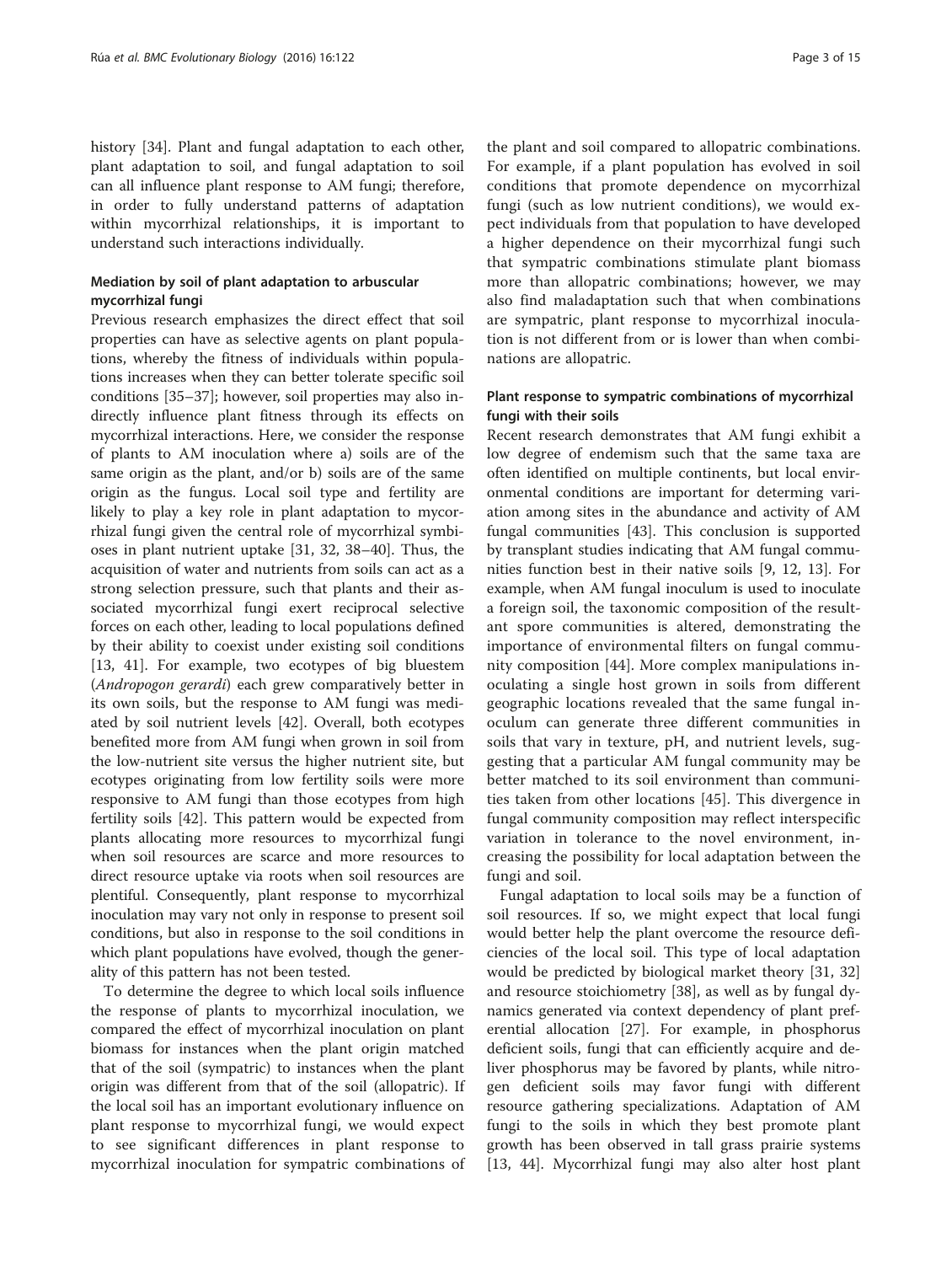fitness by changing soil properties including soil aggregation and structure via changes in soil organic matter, minerals, and root exudates, leading to significant changes in plant fitness [[46, 47\]](#page-13-0). Consequently, understanding patterns of local adaptation can provide practical information for aiding species and habitat management decisions, such as whether inoculation of plants with local genotypes of mutualistic symbionts like mycorrhizal fungi is beneficial to enhance ecosystem services (e.g., food production, restoration of compromised ecosystems, bioremediation, carbon sequestration) [\[13](#page-13-0), [44\]](#page-13-0). To test the degree to which plants benefit from local adaptation of fungi to soils, we compared plant mycorrhizal response when fungi and soils were of the same geographic origin (sympatric) compared to when they were of different origins (allopatric).

## Local adapation (or maladaptation) of plants to arbuscular mycorrhizal fungi

The response of plants to mycorrhizal fungi is known to vary across plant-fungal combinations [\[34](#page-13-0)], but the extent to which plants generally grow better or worse with their local AM fungi is not known. The intimate nature of the interaction between plants and their AM fungi presents the possibility for both adaptation and maladaptation. Given that different species (and genotypes) of AM fungi have different levels of fitness when grown with different plant species (and genotypes) [[41\]](#page-13-0), the likelihood of greater plant response to mycorrhizal inoculation with local fungi will depend upon the correlation of plant and fungal relative fitness [\[48](#page-13-0)]. When the relative fitness of the plant and fungus are positively correlated, positive feedbacks will lead to co-adaption. This feedback is expected to occur through co-evolutionary time, thereby leading to local adaptation. In contrast, when plant and fungal relative fitness are negatively correlated, negative feedbacks will lead to maladaptation [[39, 48](#page-13-0)]. Thus, plants may perform worse with fungi or soil from their home location because their mycorrhizal fungi have evolved to take greater advantage of their interactions with plants. This dynamic can be similar to that observed in host-enemy coevolution where rapidly evolving enemies often exert more negative effects on hosts when enemies originate from the same as opposed to different regions [\[49](#page-13-0)–[51\]](#page-13-0).

Empirical tests of feedback dynamics in plants provide evidence of both positive [\[52\]](#page-13-0) and negative feedbacks [[26, 53\]](#page-13-0). Negative feedbacks between AM fungi and their host have been demonstrated experimentally when plant hosts have responded more positively to AM fungal communities collected from non-related host plants than to their own AM fungal communities, largely as a result of asymmetries in the benefits exchanged [\[26](#page-13-0), [53](#page-13-0)]. Thus we hypothesize that variation in the geographic

origin of soils, mycorrhizal fungi, and host plants will result in plant responses to mycorrhizal inoculation that vary along a continuum from mutualistic to parasitic [[20, 21](#page-13-0)], as a result of local adaptation or maladaptation of mycorrhizal fungi and host plants to each other and their soils. To determine the degree to which origin of AM fungi influence the response of plants to mycorrhizal inoculation, we compared the effect of mycorrhizal inoculation on plant biomass for instances when the plant origin matched that of the fungi (sympatric) to instances when the plant origin was different from that of the fungi (allopatric). If adaptation to local fungi has an important evolutionary influence on plant fitness, we would expect to see significant differences in plant response when paired with sympatric combinations fungi, as compared to allopatric combinations.

While interactions between host plants, AM fungi, and soils may result in local adaptation or maladaptation of plant populations, we do not currently have the predictive capacity to determine how often and under what circumstances adaptation or maladaptation will occur. In an attempt to fill in this knowledge gap, we explored patterns of adaptation in AM relationships by using meta-analysis to detect variation in plant response to AM inoculation across a variety of systems and environmental conditions involving plants inoculated with AM fungi. Previous meta-analyses have examined local adaptation across a broad range of taxa including plants, animals, and fungi [\[54, 55\]](#page-13-0), but have rarely included mycorrhizal symbioses, despite their widespread occurrence [\[49\]](#page-13-0). A recent meta-analysis revealed that variation in plant biomass due to AM fungal inoculation is influenced by multiple simultaneous factors, including N and P fertilization, inoculum complexity, and host plant functional group [\[23](#page-13-0)], but the general importance of local adaptation in response of plants to AM fungi is largely unknown. With a dataset composed of 1170 studies (from 139 papers), we tested whether variation among studies in the relative geographic origin of the plant, mycorrhizal inoculum, and/or soil was important in altering plant biomass response to AM fungi. To quantify the effect of local adaptation in altering plant response to AM inoculation, we utilized plant growth response as a fitness proxy for the plant. Plant growth is a common metric used to assess fitness in mycorrhizal relationships as it directly concerns the vegetative vigor of the plant [[56](#page-13-0)]. Additionally, we estimated variation in local adaptation of plants to AM fungi and their soils across a smaller subset of the studies that varied the geographic origin of the plant, AM inoculum, and/or soil within the same published paper (referred to here as within-paper analyses), which represents a more direct test of potential local adaptation since a metric of local adaptation can be calculated for each individual study.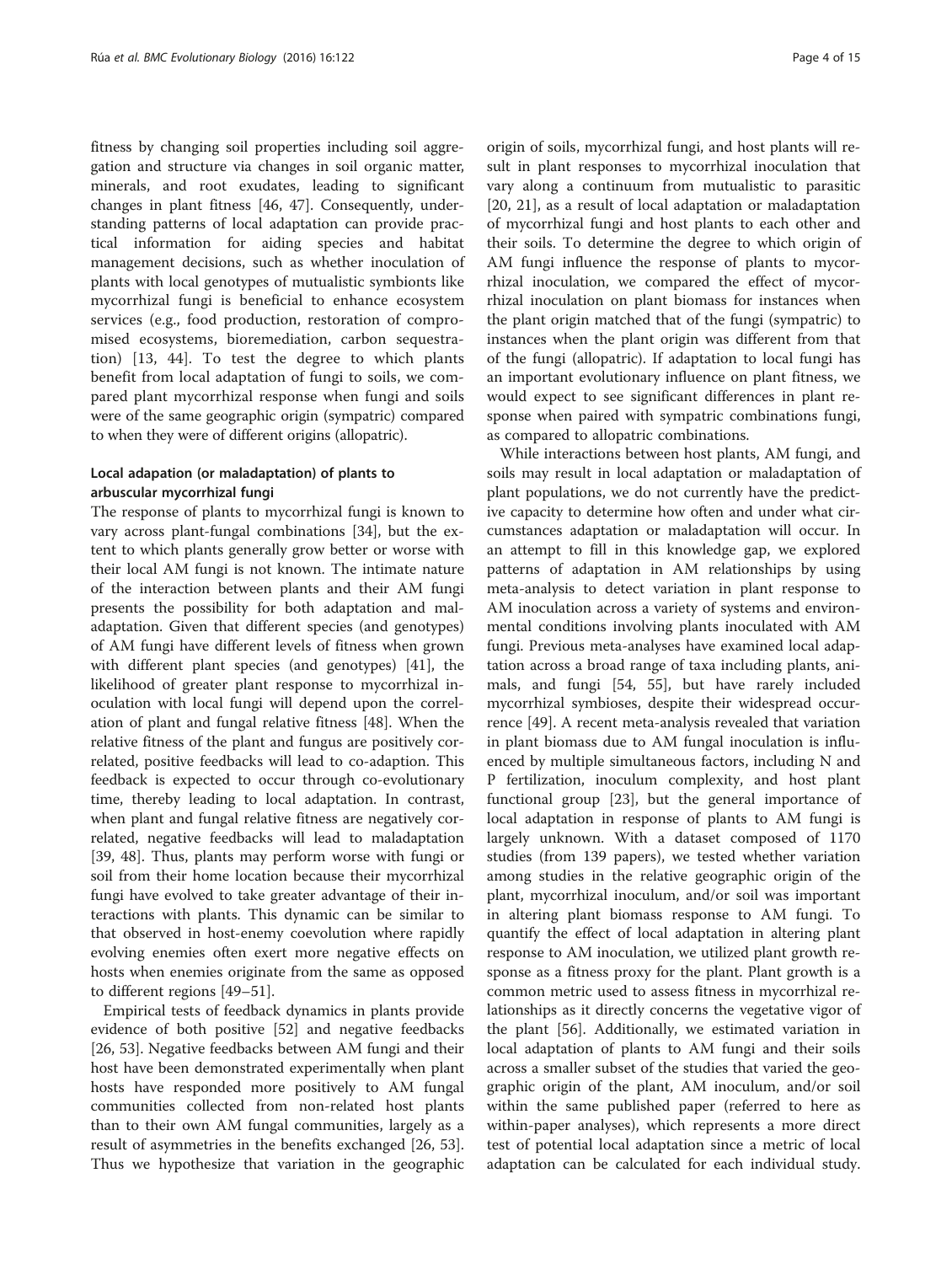<span id="page-4-0"></span>We primarily aimed to address whether, and to what degree, plant response to AM fungi may be influenced by local adaptation between plants, fungi, and soil.

## Results

Our objective was to explore the potential role of local adaptation in shaping AM fungal relationships with their plant hosts (Table 1, Additional file [1:](#page-12-0) Table S2). Here we report results for both between-study analyses of studies in which the plant, fungal partner, and soil origin were all known (Analysis Group 1: Between-study Analyses; Fig. 1), and results from analyses of a smaller subset of the studies that varied the geographic origin of the plant, AM fungal inoculum, and/or soil within the same published papers (Analysis Group 2: Withinpaper Analyses; Fig. 1). For Analysis Group 1, analyses were conducted for all available studies ('Full Dataset') and for two subsets, one in which only a single fungal species was used as inoculum ('Single Species') and one in which studies were only conducted in the laboratory ('Lab Studies': greenhouses, growth chambers, lathe houses, or shade houses).

For Analysis Group 1, the effect size compared plant growth with versus without mycorrhizal inoculation. Local adaptation in this set of analyses was assessed by comparing this effect size metric among studies differing in whether plants, fungi, and/or soils were sympatric or allopatric in origin. For Analysis Group 2, the effect size compared plant response to mycorrhizal inoculation in sympatric versus allopatric pairings, and thus was a direct assessment of local adaptation or maladaptation. For Analysis Group 1, we used the five-level variable ORIGIN to assess the degree and nature of local adaptation for plant-mycorrhizal relationships. Specifically, this allowed us to investigate whether 'Sympatric' (all



components are from the same geographic location), 'Allopatric' (all components are from different geographic locations), 'Fungi-Soil Sympatric' (fungus and soil sympatric but allopatric to the plant), 'Plant-Fungi Sympatric' (plant and fungus sympatric but allopatric to the soil), and 'Plant-Soil Sympatric' (plant and soil sympatric but allopatric to the fungus) forms of the symbiosis differ in plant response to mycorrhizal inoculation. A significant effect of ORIGIN was not enough to determine whether local adaptation was responsible for altering plant response to mycorrhizal inoculation;

|  |  |  |  |  |  |  | <b>Table 1</b> The eight categorical predictor variables that were explored in our random-effects meta-analyses |  |
|--|--|--|--|--|--|--|-----------------------------------------------------------------------------------------------------------------|--|
|--|--|--|--|--|--|--|-----------------------------------------------------------------------------------------------------------------|--|

| Name                                |   | Levels                                                                                                                                                                                                                                                                                                                                                                                             |  |  |  |
|-------------------------------------|---|----------------------------------------------------------------------------------------------------------------------------------------------------------------------------------------------------------------------------------------------------------------------------------------------------------------------------------------------------------------------------------------------------|--|--|--|
| Origin*                             | 5 | 'Sympatric' (all components are from the same geographic location), 'Allopatric'<br>(all components are from different geographic locations), 'Fungi-Soil Sympatric'<br>(fungus and soil sympatric but allopatric to the plant), Plant-Fungi Sympatric<br>(plant and fungus sympatric but allopatric to the soil), Plant-Soil Sympatric<br>(plant and soil sympatric but allopatric to the fungus) |  |  |  |
| Plant Functional Group              | 6 | $C_4$ grasses, $C_3$ grasses, N-fixing forbs, non-N-fixing forbs, N-fixing woody plants,<br>non-N-fixing woody plants                                                                                                                                                                                                                                                                              |  |  |  |
| Inoculum Complexity                 | 3 | Whole soil inoculum, multiple species inoculum, single species inoculum                                                                                                                                                                                                                                                                                                                            |  |  |  |
| Sterility                           | 2 | Sterilized (background soil was sterilized prior to the experiment), not sterilized                                                                                                                                                                                                                                                                                                                |  |  |  |
| Microbe Control                     | 3 | Microbial wash (application of aqueous filtrate of non-mycorrhizal microbes),<br>other microbial addition (non-mycorrhizal microbes added via other avenues<br>such as rhizosphere soil from non-mycorrhizal culture plants), no added<br>non-mycorrhizal microbes                                                                                                                                 |  |  |  |
| Experimental set-up:                | 2 | Laboratory (greenhouse, growth chamber, lathe house or shade house), field                                                                                                                                                                                                                                                                                                                         |  |  |  |
| N-fertilization,<br>P-fertilization | 2 | Fertilized or not                                                                                                                                                                                                                                                                                                                                                                                  |  |  |  |

Seven variables were used previously in Hoeksema et al. [[23\]](#page-13-0) and one variable was unique to our analyses (as indicated by asterisk)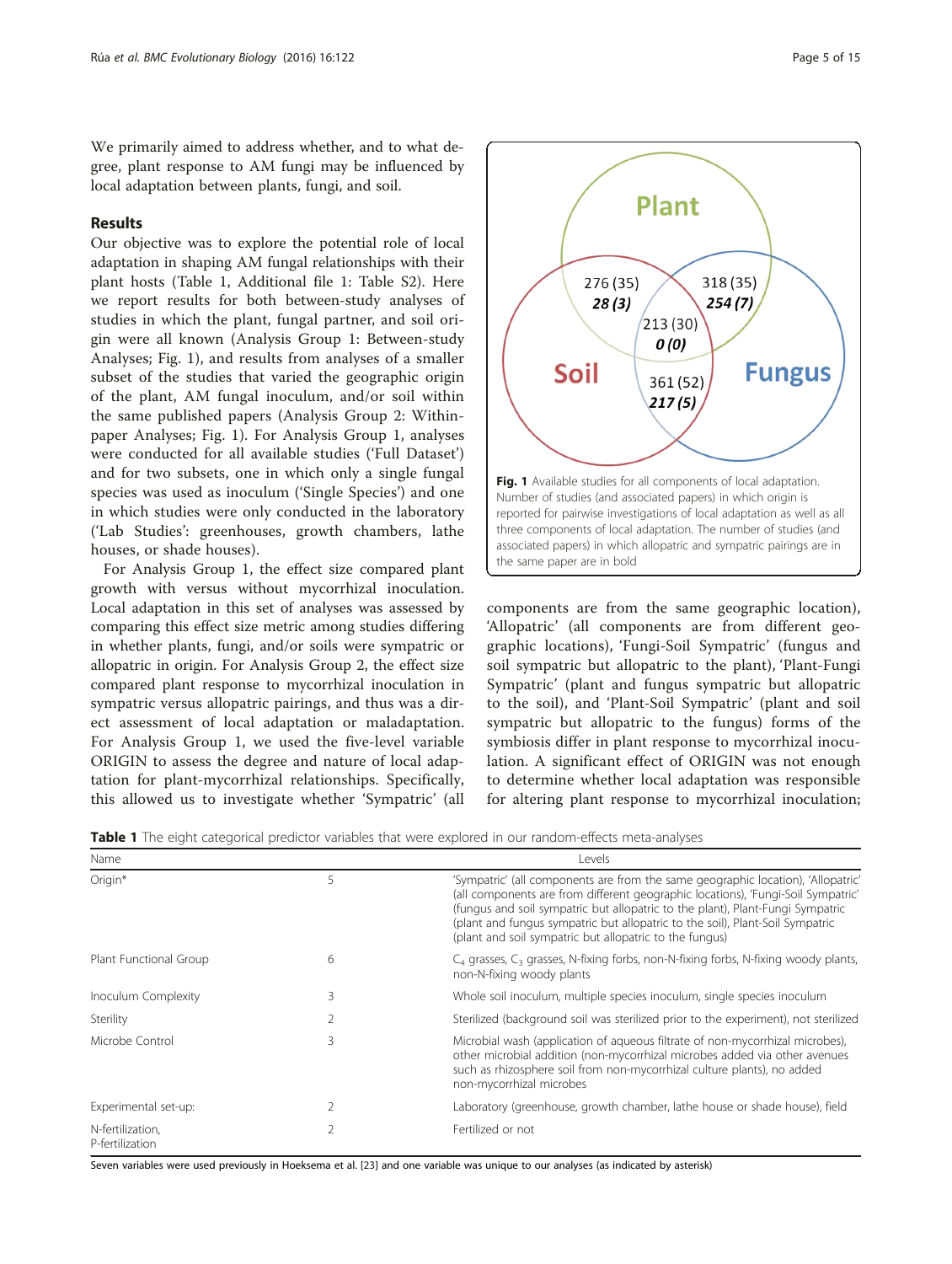<span id="page-5-0"></span>rather, effect sizes greater than all allopatric combinations indicate some degree of local adaptation while effect sizes smaller than allopatric combinations indicate some degree of maladaptation. Effect sizes that do not differ from all allopatric combinations indicate a lack of signal for any adaptive relationship.

#### Analysis Group 1: Between-study analyses

Regardless of whether the plant, fungal partner, and/or soil originated in sympatry or allopatry, the mean effect size of AM inoculum on host biomass was consistently greater than zero (mean estimate ± standard error) for the Full Dataset  $(0.537 \pm 0.219, k = 213)$ , Single Species  $(0.488 \pm 0.463, k = 115)$ , and Lab Studies  $(0.427 \pm 0.375,$  $k = 182$ ). The overall effect was largest in the Full Dataset but was also slightly positive in the Single Species and Lab Studies analyses (Additional file [2:](#page-12-0) Figure S1).

The first question we addressed was whether sympatric versus allopatric origins of the plant, fungal partner and soil affected host plant response to the AM symbiosis. ORIGIN was significant for explaining plant biomass response to AM inoculation for all three datasets: the Full Dataset  $(Q_M (df_4) = 11.6, p = 0.021)$ , Single Species ( $Q_M$  (df<sub>4</sub>) = 10.1, p = 0.039), and Lab Studies ( $Q_M$  $(df<sub>4</sub>) = 9.38$ ,  $p = 0.052$ , Table 2). The results for this grouping variable revealed three patterns which were consistent across all three datasets. First, the effect of AM inoculation on plant biomass was higher when the plant, AM fungal partner, and soil were all sympatric compared to when they were all allopatric (Fig. [2](#page-6-0)), indicating local adaptation of the plant and fungi to one another and the soil. Second, when the plant and fungal partner were from the same origin, but allopatric to the soil, there was no difference in the effect of AM inoculation as the effect size did not differ from all allopatric or all sympatric combinations, suggesting no adapative relationship. Finally, the relationship of either the fungi or the plant to the soil was important for explaining the effect of AM inoculation on plant biomass (Fig. [2\)](#page-6-0). Specifically, if the plant and soil were from the same origin (but allopatric to the fungal partner) the effect of AM inoculation was much greater than when all three components were allopatric, indicating potential local adaptation of the plant to the soil; however, if AM fungi and soil were from the same origin (but allopatric to the plant), the effect of AM inoculation was not different from the effect of allopatric combinations of the plant, soil, and fungal partner, indicating a lack of adaptation of the fungi to the soil (Fig. [2](#page-6-0)). Furthermore, the effect of inoculation on plant biomass did not differ when 1) the plant, AM fungal partner, and soil were all from the same origin (sympatric), 2) only the plant and soil were from the same origin (and allopatric to the fungus), and 3) only the fungal partner and soil were sympatric (allopatric to the plant; Fig. [2](#page-6-0)).

Finally, for analyses when multiple species of fungi were used as inocula, INOCULUM COMPLEXITY (single species, multiple species, or whole soil inoculum) was significant for explaining plant biomass response to AM inoculation for the Full Dataset  $(Q_M (df_2) = 7.11, p =$ 0.027) and tended to be important for Lab Studies ( $Q_M$  $(df<sub>2</sub>) = 5.35$ , p = 0.069, Table 2). Specifically, the effect of AM inoculation was greater when the AM inocula contained multiple species than when it contained a single species or the whole soil (Additional file [3](#page-12-0): Figure S2).

## Analysis Group 2: Within-Paper Analyses

Our final analyses examined direct studies of putative local adaptation where sympatric and allopatric origin of

|                          | Full dataset<br>$Q_F(df_{198}) = 952.7$<br>p < 0.0001 |    |           | Single species inocula<br>$Q_F(df_{102}) = 519$<br>p < 0.0001 |    |           | Lab studies only<br>$Q_F(df_{166}) = 897.7$<br>p < 0.0001 |    |         |
|--------------------------|-------------------------------------------------------|----|-----------|---------------------------------------------------------------|----|-----------|-----------------------------------------------------------|----|---------|
|                          |                                                       |    |           |                                                               |    |           |                                                           |    |         |
|                          | $Q_{M}$                                               | df | $p$ value | $Q_{M}$                                                       | df | $p$ value | $Q_{M}$                                                   | df | p value |
| Plant Functional Group   | 3.69                                                  | 5  | 0.595     | 4.25                                                          | 5  | 0.515     | 3.347                                                     | 5  | 0.647   |
| Inoculum Complexity      | 7.11                                                  | 2  | 0.029     |                                                               |    |           | 5.347                                                     | 2  | 0.069   |
| Sterility                |                                                       |    |           |                                                               |    | -         | 0.510                                                     |    | 0.475   |
| Microbe Control          |                                                       |    |           |                                                               |    |           | 0.551                                                     |    | 0.458   |
| Experimental Set-Up      | 0.842                                                 |    | 0.359     | 0.251                                                         |    | 0.627     |                                                           |    |         |
| P Fertilization          | 0.036                                                 |    | 0.849     | 2.04                                                          |    | 0.154     | 0.011                                                     |    | 0.916   |
| N Fertilization          | 0.007                                                 |    | 0.936     | 2.26                                                          |    | 0.132     | 0.115                                                     |    | 0.734   |
| Plant-Fungal-Soil Origin | 11.6                                                  | 4  | 0.021     | 10.1                                                          | 4  | 0.039     | 9.38                                                      | 4  | 0.052   |

Table 2 Test statistics for categorical effects in models for each dataset

Values are obtained from models for between-study Analyses (Analysis Group 1) for all datasets including: Full Dataset, Single Species Inocula, and Lab Studies Only). Q statistics are approximately  $\chi^2$  distributed with degrees of freedom (df). Dashed lines indicated explanatory variables which were not included in that analysis group. Bold values represent p values < 0.05 and italicized values represent p values > 0.05 and < 0.1

 $Q_F$ : test statistic for the test of residual heterogeniety

 $Q_M$ : test statistic for the omnibus test of coefficients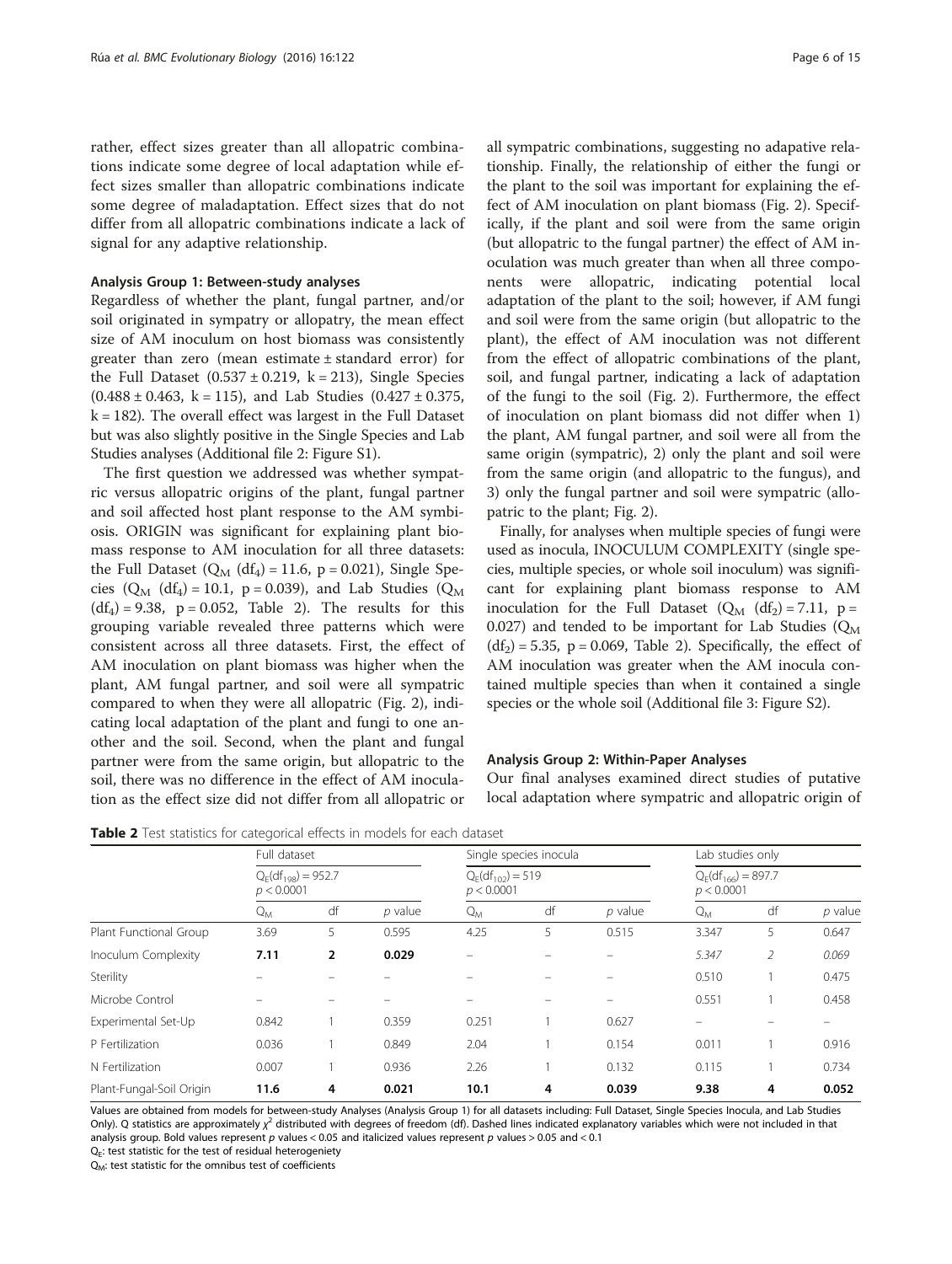the plant, AM fungi and/or soil were manipulated within the same study.

Plant-Fungal: We were able to calculate within-paper effect sizes of plant-fungal local adaptation for 254 laboratory studies (from 7 papers) of AM fungi with sterilized background soil (Fig. [1\)](#page-4-0). While the overall estimated effect size for this model was negative, it did not significantly differ from zero (mean estimate ± standard error:  $-0.534 \pm 0.550$ , k = 254), indicating no average difference in the effect of AM inoculation on plant biomass when the plant and fungal partner originated in sympatry compared to when they originated in allopatry, and thus no significant overall effect of local adaptation or maladaptation. For this analysis, INOCULUM COMPLEXITY was the only significant predictor of plant local adaptation to AM fungi  $(Q_M(df_1) = 4.78, p$ 

value = 0.029, Table [3\)](#page-7-0), with allopatric combinations outperforming sympatric combinations for multiple species inocula and no difference between sympatric and allopatric combinations for single species inocula (Fig. [3a\)](#page-7-0).

Fungal-Soil: We were able to calculate within-paper effect sizes of potential fungal-soil local adaptation for 217 laboratory studies (from 5 papers) of AM fungi with sterilized background soil. The overall estimated effect size for this model was negative, but not different from zero (mean estimate ± standard error: −0.820 ± 0.738, k = 217), indicating no overall significant of local adaptation or maladaptation. Similar to plant-fungal adaptation, INOCULUM COMPLEXITY was the only significant predictor of local adaptation  $(Q_M(df_1) = 3.89, p = 0.049,$ Table [3](#page-7-0), Fig. [3](#page-7-0)), with allopatric combinations of the fungus and soil outperforming sympatric combinations for multiple species inocula and no difference between sympatric and allopatric combinations for single species inocula (Fig. [3b](#page-7-0)).

Plant-Soil: We were able to calculate within-paper effect sizes of plant-soil local adaptation for 28 laboratory studies (from 3 papers) of AM fungi with sterilized background soil; however, our model was severely limited by the available data. Consequently, the data available for this analysis were relatively homogenous and the variability in the model was larger than expected based on sampling variability alone  $(Q_E(df_{26}) = 27.6, p = 0.379,$ Table [3](#page-7-0)). While the overall estimated effect size for this model was positive, it did not significantly differ from zero (mean estimate  $\pm$  standard error:  $0.1189 \pm 0.327$ ,  $k = 28$ ), indicating no overall local adaptation or maladaptation.

Plant-Fungal-Soil: No papers in our dataset had both allopatric and sympatric pairings of plant-fungal-soil combinations.

## **Discussion**

Previous research has emphasized the role of abiotic factors in driving local adaptation of organisms to their local environment, but biotic factors may also greatly alter an organism's fitness in their local environment [[2](#page-12-0)–[5\]](#page-12-0). Moreover, in a symbiotic interaction, particularly in the case of an obligate symbiosis, understanding coadaptation between symbionts and between them and the local environments is essential for local adaptation. Although limited by the amount of available data, our results represent an important first step in addressing local adaptation of a symbiosis. Specifically, our results highlight the complexity of the patterns and processes behind local adaptation of plants to mycorrhizal fungi, suggesting that studying plant responses to AM inoculation without considering the geographic origin of the symbionts, plant and soil is neglecting key elements of the interaction.

<span id="page-6-0"></span>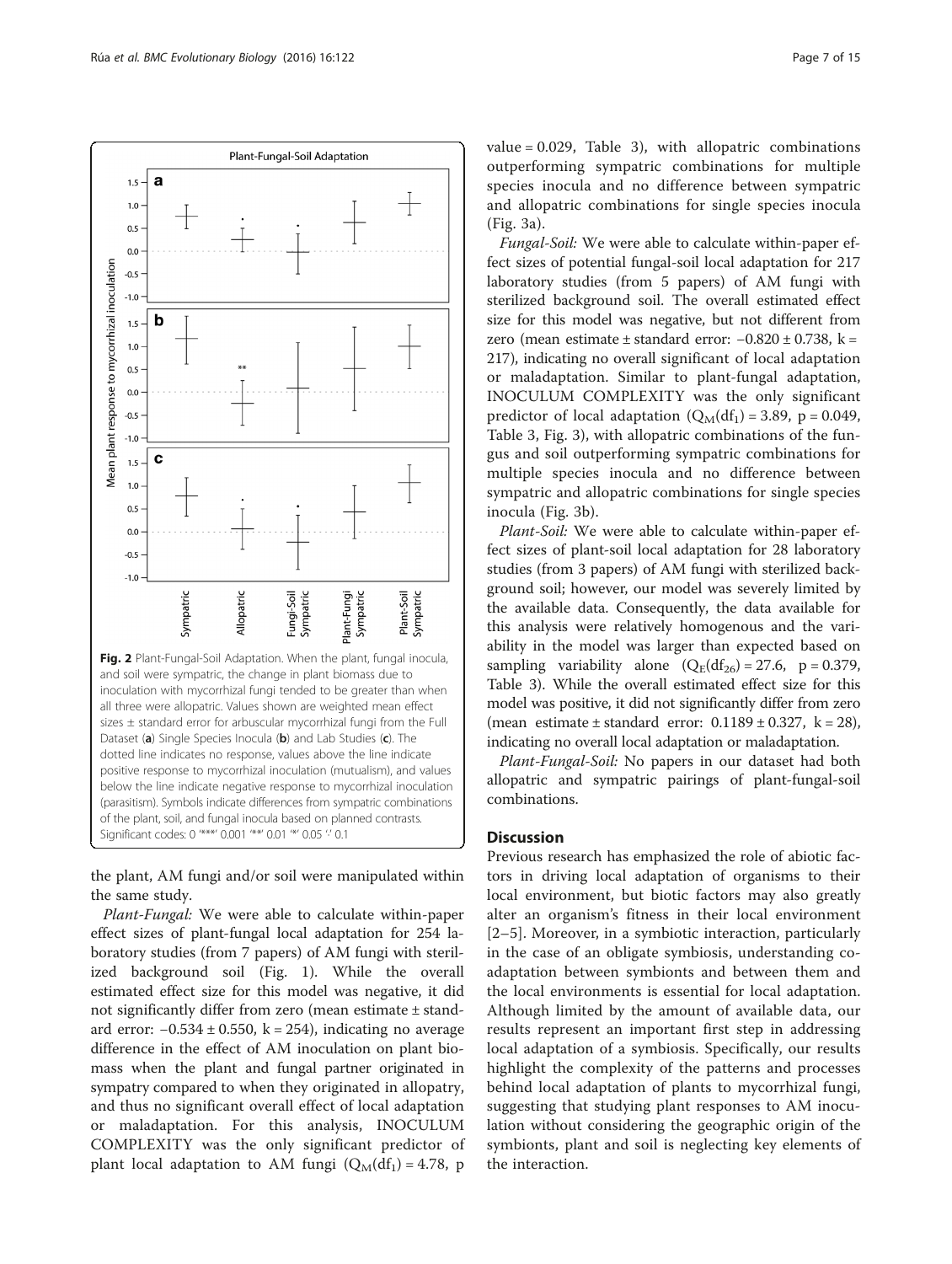| <b>TWATE</b> THERE PUPE: SHOPS COT SCOLOGICS TO COLOGION CHOCOLS |                                                         |    |           |                                          |             |           |                                        |            |         |  |
|------------------------------------------------------------------|---------------------------------------------------------|----|-----------|------------------------------------------|-------------|-----------|----------------------------------------|------------|---------|--|
|                                                                  | Plant-fungal<br>$Q_E(df_{247}) = 1238.4,$<br>p < 0.0001 |    |           |                                          | Fungal-soil |           |                                        | Plant-soil |         |  |
|                                                                  |                                                         |    |           | $Q_F(df_{210}) = 1229.5$ ,<br>p < 0.0001 |             |           | $Q_F(df_{26}) = 27.6$ ,<br>$p = 0.379$ |            |         |  |
|                                                                  | $Q_{M}$                                                 | df | $p$ value | Qм                                       | df          | $p$ value | $Q_{M}$                                | df         | p value |  |
| Plant Functional Group                                           | 2.36                                                    |    | 0.501     | 2.09                                     |             | 0.352     | 0.712                                  |            | 0.399   |  |
| Inoculum Complexity                                              | 4.78                                                    |    | 0.029     | 3.89                                     |             | 0.049     |                                        |            |         |  |
| Microbe Control                                                  | 0.031                                                   |    | 0.860     | 0.544                                    |             | 0.461     |                                        |            |         |  |
| P Fertilization                                                  | 0.053                                                   |    | 0.818     | 0.798                                    |             | 0.372     |                                        |            |         |  |
| N Fertilization                                                  |                                                         |    |           | 0.743                                    |             | 0.389     |                                        |            |         |  |

<span id="page-7-0"></span>Table 3 Within paper analysis test statistics for categorical effects

Models represent the Analysis Group 2: Between Study analyses. Q statistics are approximately  $\chi^2$  distributed with degrees of freedom (df). Dashed lines indicated explanatory variables which were not included in that analysis group. Bold values represent p values < 0.05 and italicized values represent p values > 0.05 and < 0.1 QE: test statistic for the test of residual heterogeniety

 $Q_M$ : test statistic for the omnibus test of coefficients

Evidence for local adaptation in mycorrhizal symbioses in our meta-analysis is best illustrated by analyses of variation among studies for which the origin of all three components of the mutualism were known. Across datasets, geographic origin was always a significant predictor in describing plant biomass response to AM inoculation (Table [1](#page-4-0)) and sympatric pairings tended to produce more positive host plant responses than allopatric pairings across all datasets (Fig. [2](#page-6-0)). This pattern was especially evident when considering studies with only single species inoculum (Fig. [2b\)](#page-6-0). Interestingly, in the more direct test of local adaptation, the within-paper analyses, we did not see this result (Figs. [4](#page-8-0), Additional file [4](#page-12-0): Figure S3), but this may be a consequence of the small number of studies available for those analyses, as average effect sizes in those analyses were in the direction of local adaptation. While the importance of matching fungal, soil, and plant origin for increasing plant response to AM fungi has been demonstrated in a select number of grassland

species [\[13](#page-13-0), [34](#page-13-0), [42](#page-13-0)], the results presented here represent a more extensive exploration of this phenomenon and thus have important implications for both the ecology and conservation biology of mycorrhizas.

To more fully understand the patterns and processes that may shape plant and fungal adaptation to one another and their local soils, we also explored pairwise components of the symbiosis so that we could evaluate plant response to mycorrhizal inoculation when only two of the three components of the mutualism (plant, fungal partner, or soil) were in sympatry but in allopatry relative to the third component of the mutualism. These explorations indicated that the relationship of either the fungi or the plant to the soil is important in explaining the effect of AM inoculation on plant biomass (Fig. [2](#page-6-0)). In our study, when the plant and soil were from the same origin (but allopatric to the fungus) the effect of AM inoculation was much greater than when all three components were allopatric (but not different from



Fungi (a) and Fungi and Soil (b). The dotted line indicates no response, values above the line indicate positive local adaptation, and values below

the line indicate maladaptation. P values indicate differences based on planned contrasts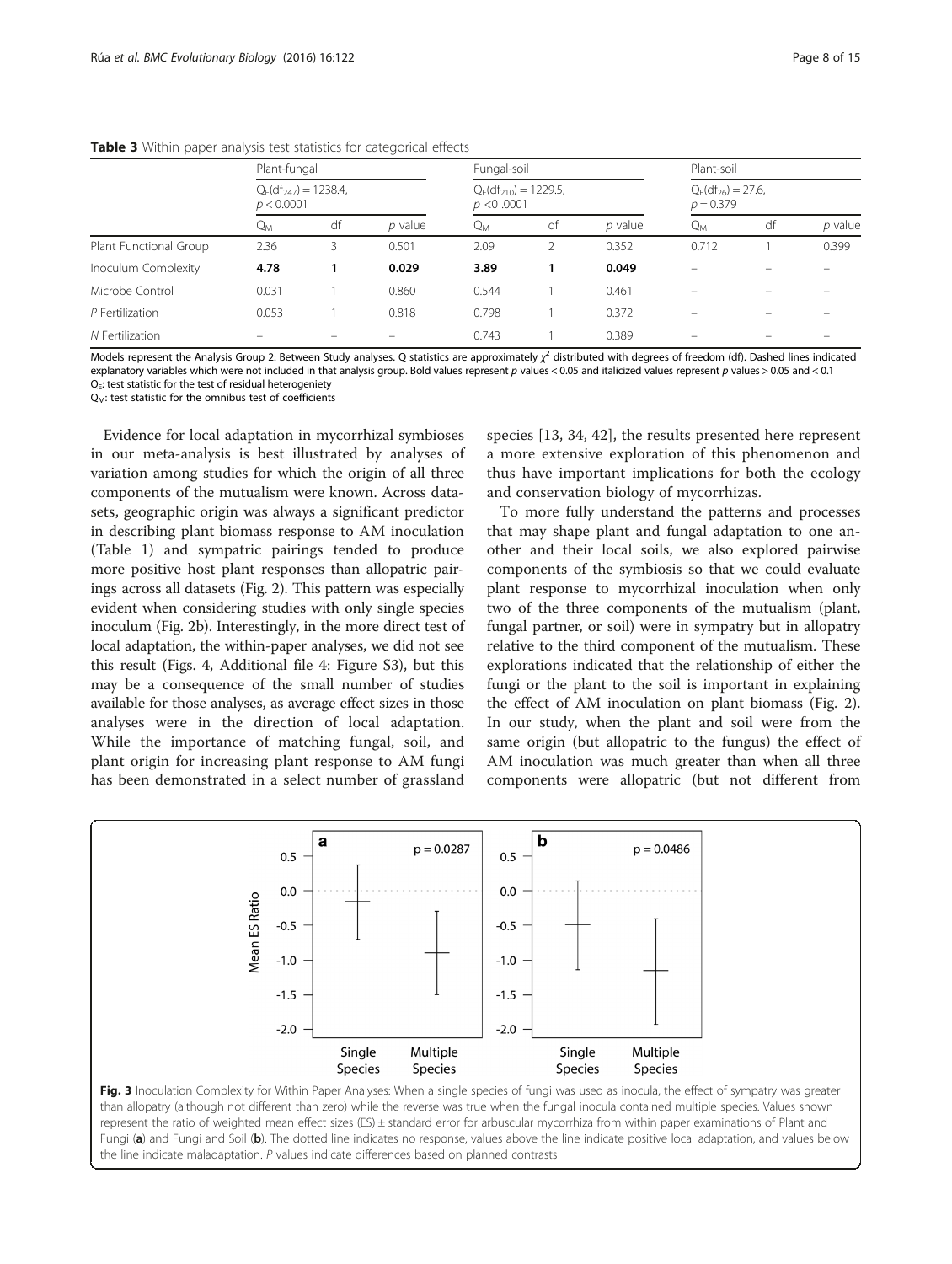80

a

**Plant Fungal** 



<span id="page-8-0"></span>

situations in which all three components were sympatric), indicating the potential for local adaptation of plants to soils to influence how plants respond to AM fungi; however, if the fungal partner and soil were from the same origin (but allopatric to the plant) or when the plant and fungal partner were from the same origin (but allopatric to the soil) there was no difference in the effect of AM inoculation compared to allopatric combinations of the plant, soil, and fungal partner (Fig. [2](#page-6-0)). This result suggests that local adaptation in AM relationships may result from their relationship with the soil environment. These results are exemplified in studies exploring the adaptive relationship of the obligate mycotrophic herb Aster amellus to its native soils and native AM fungi [[10, 11](#page-13-0)]. In this system, a 5-year reciprocal transplant experiment evaluating the relationship between soil abiotic conditions, AM fungi and plant growth indicated that plants from a region characteristic of low nutrient availability consistently outperformed plants from a region characteristic of high nutrient availability, likely due to their adaptive relationship with AM fungi. While plants from the low nutrient region had higher AM colonization levels in both environments, emphasizing their dependence on mycorrhizas [[11](#page-13-0)], plants from the high nutrient region had lower aboveground biomass with lower AM colonization, suggesting maladaptation of the plant to its local AM fungi [\[10, 11\]](#page-13-0). In conjunction with our results, these findings emphasize the

importance of soil factors for for understanding these interactions.

These results suggest that further work investigating ecological interactions of AM fungi and their plant hosts should strive to control for variation in fungal, soil, and plant origin as well as inform species and habitat management decisions in order to maximize mycorrhizal applications [[13, 44](#page-13-0)]. Currently, it is the policy of many habitat managers to restore land using local seed stock (because of the presumed importance of local adaptation) but mycorrhizal inoculum associated with these restoration efforts often comes from inoculum producers, creating a mismatch in the relationship between geographic origin of the plant and soil with the fungal inoculum. Our results suggest that this policy may be just as effective as using locally sourced inoculum but more constrained manipulations are needed.

It is important to note that the effect of mycorrhizal inoculation on plant biomass was consistently larger when the plant and soil were sympatric (and allopatric to the fungus; Fig. [2\)](#page-6-0), but also tended to be high when the plant and fungal partner were sympatric (and allopatric to the soil; Fig. [2\)](#page-6-0). These findings deserve further controlled investigations but suggest that for mycorrhizal relationships, local coadaptation by the plant and AM fungi amid their soil environment has occurred in a manner that benefits both symbiotic partners, and that the alignment of only two of those components can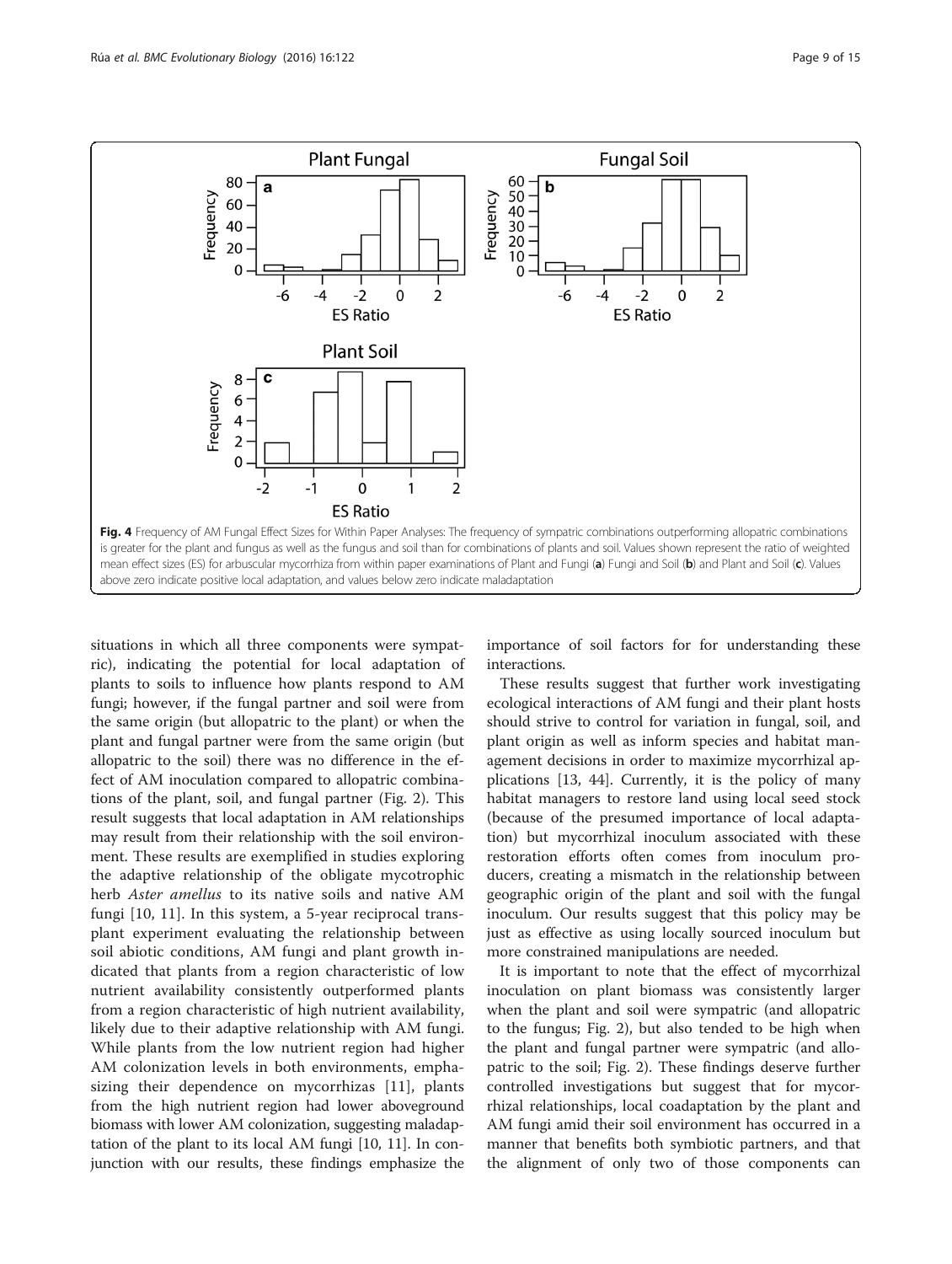generate enough complementarity to alliviate any decrease in plant performance induced by the mismatch of the third component.

If the plant has adapted to its soil environment independent of the fungi, the plant's response to AM fungi will depend on soil nutrient levels. In higher nutrient soils, fungi are less likely to provide a significant benefit to the host plant. Alternatively, plants adapted to low nutrient soils should benefit from AM inoculation. This conditioning effect may explain why, in our study, there was so much variation surrounding combinations in which AM fungi and soil were sympatric but allopatric to the plant (Fig. [2](#page-6-0)). Additionally, we would expect this outcome to be represented not only by the change in plant biomass to inoculation but also in terms of fungal response, as measured either by extraradical hyphal length, spore production, or root colonization rate [\[13](#page-13-0)]. Such a response has been illustrated in prairie soils where a strong home-soil preference in terms of AM hyphal growth was found for two remnant native prairies but a reconstructed prairie, which had a shorter time for adaptation, produced equal amounts of extraradical hyphae regardless of soil origin [[13\]](#page-13-0). Unfortunately, fungal responses are not generally well reported within studies, limiting their utility for meta-analysis.

While these analyses represent a robust and thorough exploration of the potential importance of local adaptation in shaping mycorrhizal relationships, they could be made even stronger if more papers reported a full suite of information necessary for multifactorial meta-analysis. This study utilized a subset of a larger dataset consisting of 2984 AM fungal studies from 359 papers [\[57](#page-13-0)]. Of the full AM dataset, only 39 % (1170 studies from 139 papers) reported the geographic origin of at least two of the three components of interest: AM fungal inoculum, host plant, and soil. We had to further cull our analyses to studies that only examined inoculation with AM fungi because studies with ectomycorrhizal fungi, the other major mycorrhizal group represented in our database, were limited to 489 studies, the majority of which were lab studies with single species inoculum. This impaired our ability to interpret the potential effect of local adaptation in shaping the effect of mycorrhizal inoculation on plant biomass. Consequently, future investigations examining plant responses to mycorrhizal inoculation should report the geographic origin of their fungal inoculum, host plant, and soil. The importance of reporting this information is further emphasized when looking at within paper studies. Of the 1170 studies (from 139 published papers) only 15 were studies that directly manipulated allopatric and sympatric combinations of the plant, fungi, or soil in the same study, and no study directly manipulated allopatric and sympatric combinations of all three components of the mutualism at the same

time (Fig. [1](#page-4-0)). Thus, our ability to interpret our analyses with respect to within paper manipulations was relatively limited.

### Inoculum complexity

Previous research indicated that the biotic context of mycorrhizal inoculation is important, such that more diverse soil communities lead to a greater effect of mycorrhizal inoculation on the plant [\[23](#page-13-0)]. This was true across all of our analyses (Table [1,](#page-4-0) Table [2](#page-5-0)). Specifically, inoculum complexity greater than a single taxon (e.g., multiple fungal taxa, whole soil inoculum) stimulated the effect of mycorrhizal inoculation on plant biomass compared to when a single fungal taxon was used for inoculation (Additional file [3](#page-12-0): Figure S2), but results were more complex for within paper analyses. In those analyses, when a single fungal species was used as inoculum, the effect of sympatry was greater than allopatry, suggesting local adaptation, while the reverse was true when fungal inocula contained multiple species (Fig. [3\)](#page-7-0). These results may stem from complementarity among mycorrhizal fungal species, which can provide a greater benefit for the host [\[58, 59\]](#page-13-0). Conversely, a more complex inoculum has the potential to provide a greater benefit to the host across a broader range of environments, possibly as a result of a diversity of foraging strategies which may allow for a greater ability to adapt to a new environment. For example, external hyphal architecture, which appears to be linked to unique functions within each hyphal type, can differ greatly according to fungal species [[60\]](#page-13-0). Such functions may be directly related to differences in the benefit the plant receives from the fungi in a given environment. Consequently, inoculum that contains more fungal species may also provide benefits across a wider range of abiotic conditions.

The fact that diverse inoculum increases plant response to mycorrhizal inoculation (Tables [1](#page-4-0) and [2](#page-5-0)) underscores the importance of multiple AM fungal species for shaping the role of local adaptation in altering plant response to mycorrhizal inoculation (Fig. [3](#page-7-0)); however, our study is limited in exploring the effects of other soil organisms for altering such relationships. Our analysis includes any study that added inoculum, regardless of whether it was pure culture inoculum or not, indicating that other components in the inoculum such as non-AM fungal microorganisms could be contributing to plant responses to inoculation; however, it is likely that the presence of other AM species (single species vs. multiple species) is having a larger impact in altering plant response to mycorrhizal inoculation and mediating the role of local adaptation in altering this relationship. This conclusion is supported by our results which indicate that neither the addition of supplementary microbes (MICROBE CONTROL), sterilization of the background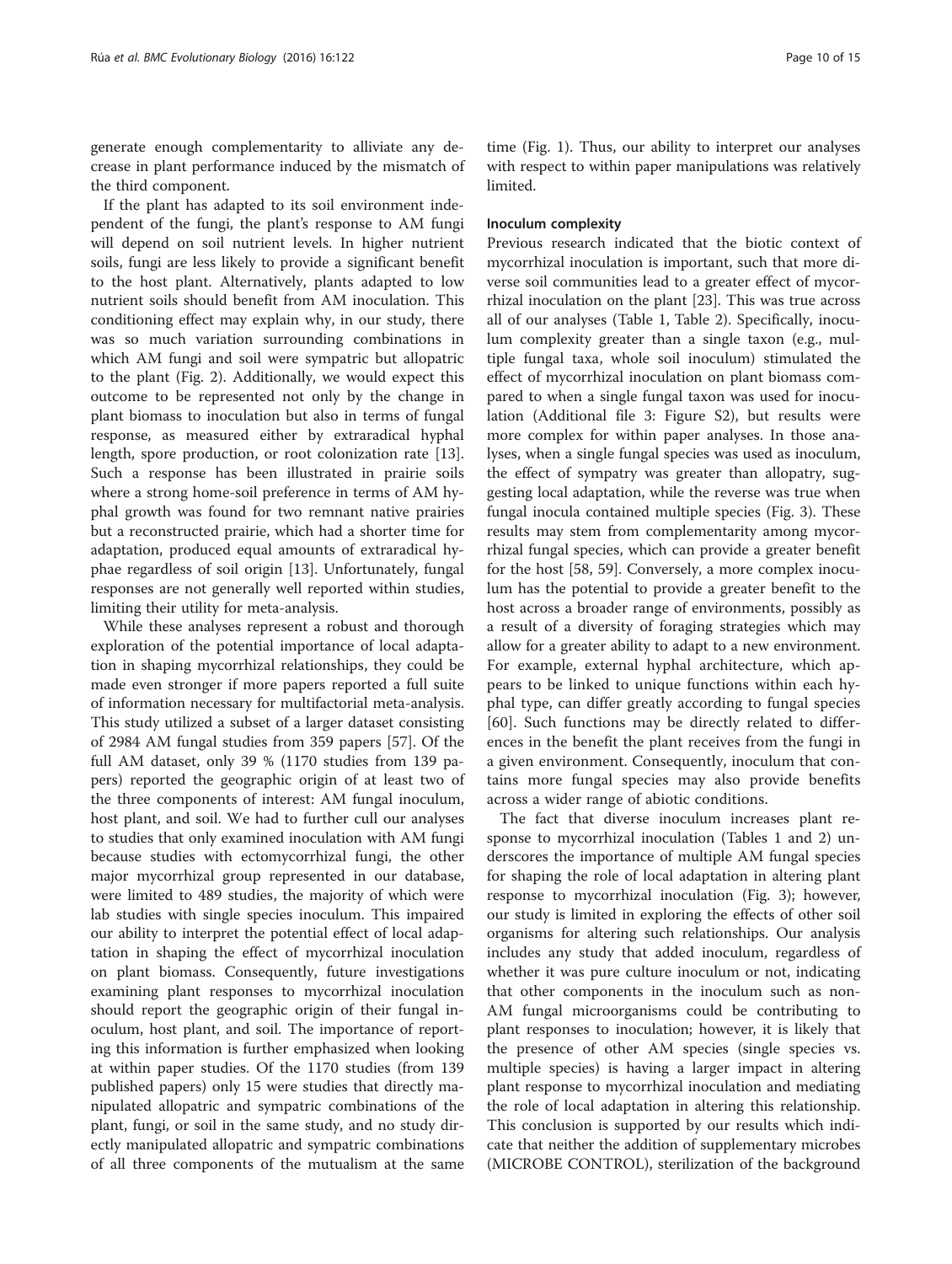soil (STERILITY), nor EXPERIMENTAL SET-UP (laboratory vs. field study) significantly altered plant response to mycorrhizal inoculation for any of the analyses. If non-AM fungal microorganisms in the inocula were important drivers in altering plant response to mycorrhizal inoculation, we would expect that at least one of these variables would be significant. Consequently, it is more likely that the presence of other mycorrhizal species and not of other soil micoorganisms is the important driver for the patterns we found here.

## Conclusions

Our meta-analysis represents one of the first broad explorations of the potential role of local adaptation in determining the outcome of mycorrhizal relationships. Our results suggest that when the origin of the plant, AM fungi, and soil is known, local adaptation may be important for describing the effect of mycorrhizal inoculation on host biomass. Specifically, sympatric relationships of the plant, fungus, and soil tend to outperform allopatric relationships. Of the sympatric relationships, when plant and fungi were sympatric (but allopatric to the soil), there is a less positive response by the host plant, suggesting that fungi adapt to the soil environment in such a way as to be less mutualistic to novel host plants. These results have wide ranging implications for future ecological, evolutionary, and applied studies, and suggest that local adaptation of the plant and the fungi to one another and to their soil environment should be considered specifically when designing experiments, preparing restoration campaigns or selecting specific mycorrhizal assemblages for use as inoculants.

## Methods

#### Literature search

Our analyses utilize MycoDB, a database of 4010 studies from 445 papers in which plants were inoculated with mycorrhizal fungi and plant growth was measured [\[57](#page-13-0)]. Our study focused on only AM fungi (2984 studies from 359 papers), and included any study that added inoculum, regardless of whether it was pure culture inoculum or not. To facilitate our exploration of local adaptation using this database, all studies were screened to identify whether the source location was given for at least two of the three components of interest: fungal inoculum, host plant, and soil. This screen yielded a total of 1170 individual studies from 139 published papers. Each study was classified as to whether plant and soil, fungus and soil, or fungus and plant were sympatric (i.e., derived from the same location) or allopatric (i.e., derived from different locations) (see Additional file [5:](#page-12-0) Methods S1, Additional file [6:](#page-12-0) Table S1).

#### Dataset construction

From each study we extracted information on plant biomass with and without mycorrhizal inoculation. The question of an appropriate fitness proxy is a longstanding one, not only for plants but other species as well [see [61\]](#page-13-0). In general, fitness proxies are associated with survival, fecundity, or mating success. In plants, such proxies may include seed production, survival, or more commonly, plant size (for example, biomass, height) [\[62](#page-13-0)]. In mycorrhizal relationships, the main factors determining plant fitness can be classified as those enabling the organism to reach the reproductive state ("indirect" factors) and those contributing in a "direct" manner by influencing quality and quantity of the seeds themselves. Thus plant fitness in the context of mycorrhizal relationships can take the form of fecundity (seed number and quality) or indirect measures concerning the ability of the plant to regenerate or vegetative vigor (such as physiological state or the ability to acquire resources) [\[56](#page-13-0)]. Unfortunately, very few studies in our database report direct measures of plant fitness (such as survival or seed production) so we chose to utilize plant biomass, which is widely reported, as a proxy for plant fitness even though it is an indirect measure of plant fitness. While plants can benefit from mycorrhizal inoculation without increasing in biomass [[63, 64\]](#page-14-0), these studies are relatively rare and not sufficient in number for meta-analysis.

Our analysis consisted of studies that fit into two groups. The first set of studies, Analysis Group 1, examined the potential for local adaptation to alter the effect of mycorrhizal inoculation on host biomass between studies while the second set of studies, Analysis Group 2, directly tested for local or maladaptation by utilizing studies which manipulated sympatric and allopatric pairings in the same study. We constructed 13 explanatory variables (either categorical or continuous) for each study, 12 of which were previously used in Hoeksema et al. [\[23\]](#page-13-0). One variable, ORIGIN was unique to our analyses, and was used to test for local adaptation in between-studies analyses (Analysis Group 1). ORIGIN is a five-level categorical variable which allows us to explore how plant response to mycorrhizal inoculation is altered when individual components of the mutualism are sympatric or allopatric to one another. We defined allopatric combinations as originating from distances greater than 6 km from one another while sympatric combinations originated less than 1.5 km from one another (no combinations occurred between 1.5 km and 6 km apart). Levels of the ORIGIN variable are: 'Sympatric' (all components are from the same geographic location), 'Allopatric' (all components are from different geographic locations), 'Fungi-Soil Sympatric' (fungus and soil sympatric but allopatric to the plant), Plant-Fungi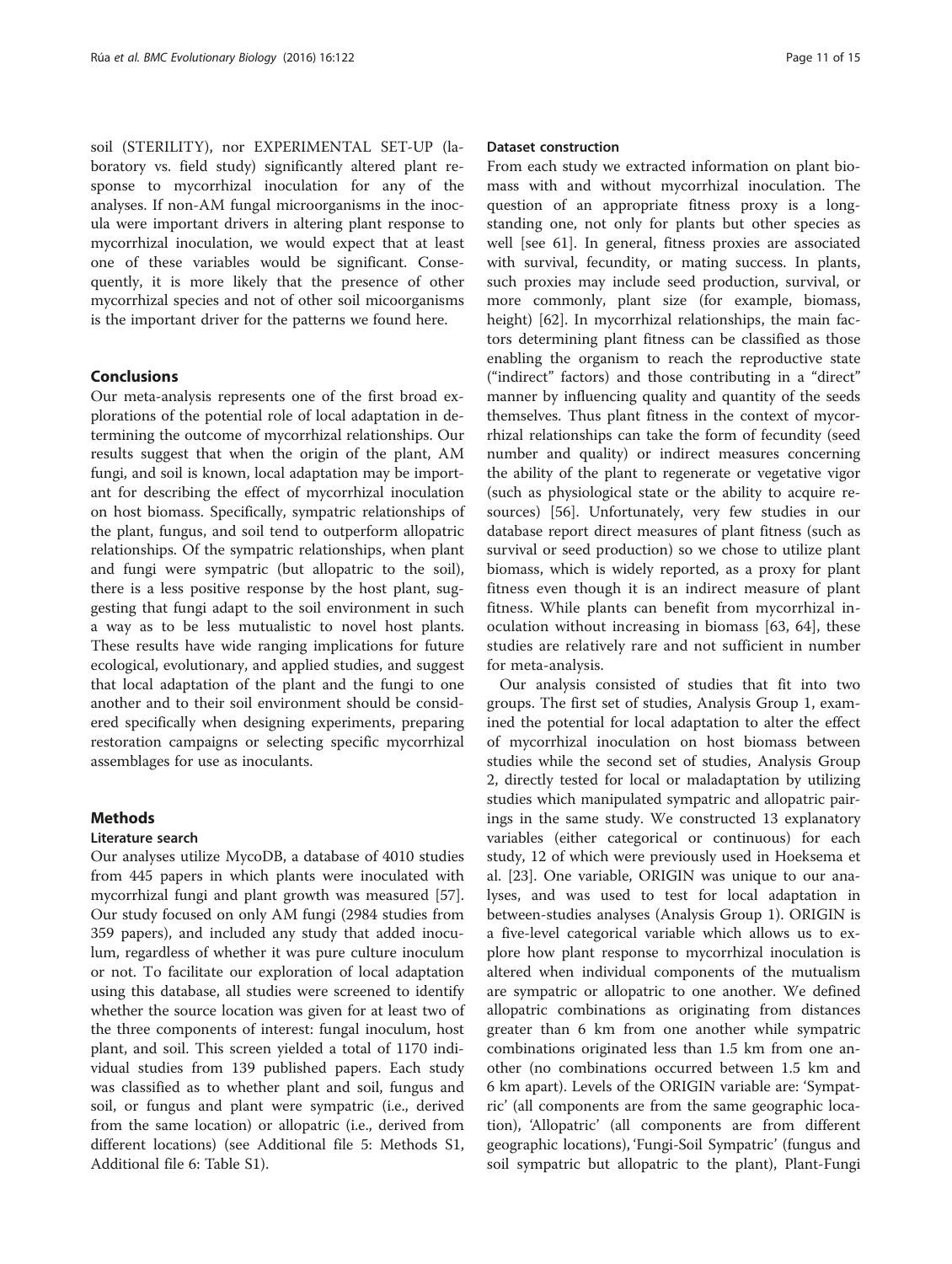Sympatric (plant and fungus sympatric but allopatric to the soil), and Plant-Soil Sympatric (plant and soil sympatric but allopatric to the fungus). We could not investigate the degree to which distance between plant, fungal, or soil origin was directly responsible for shaping the effect of mycorrhizal inoculation on plant biomass because we could not appropriately calculate distances for all allopatric combinations in which all three components of the symbiosis are from different geographic locations. Thus, this analyses was beyond the scope of our current analyses.

Although local adaptation was the focus of the analyses and results presented here, the additional explanatory variables (besides ORIGIN) were included in analyses to account for unexplained variation in effect sizes and to obtain the most accurate estimates of local adaptation effects. Nine of the explanatory variables (outlined in Table [1](#page-4-0)) were treated as fixed effects. The remaining three random effect variables were categorical variables: plant taxonomy (PLANT SPECIES), a unique variable for each observation (EXPERIMENTID), and a unique variable for each set of observations that share a non-inoculated control (CTRLSETID). Additionally, when only a single species of fungal inocula was used, we used a random effect variable to control for the effect of fungal genus (FUNGALGENERA).

For between study analyses (Analysis Group 1), four overlapping sets of data were initially created to analyze the potential effect of local adaptation between each pair of the three components of interest: 'Plant-Fungal' which contained all studies with information about both the plant origin and the fungus origin, 'Fungal-Soil' which contained all studies with information about both the fungus and soil origin, 'Plant-Soil' which contained all studies with information about both the plant and soil origin, and 'Plant-Fungal-Soil' which only contained studies with information about the plant, fungus, and soil origins. Figure [1](#page-4-0) is an overview of the available studies (and papers) for each of these datasets. To accurately evaluate the full extent to which local adaptation among plants, fungi, and soils plays in altering plant response to mycorrhizal inoculation, our analysis focused on those studies in which information about the plant, fungus, and soil origin was known ('Plant-Fungal-Soil'). This dataset was parsed into smaller subsets to examine studies that contained (1) all available studies, (2) single species inocula only and (3) laboratory studies only. See Additional file [1:](#page-12-0) Table S2 for a full outline of which explanatory variables were included for each analysis subset. All data was deposited into Dryad: http://dx.doi.org/[10.5061/dryad.723m1.](http://dx.doi.org/10.5061/dryad.723m1)

#### Calculation of effect sizes and within-study variances

Plant response to mycorrhizal inoculation was quantified from data on whole plant biomass when it was available;

otherwise, response was quantified with shoot biomass only. Separate analyses were conducted using total plant biomass and shoot biomass only, and results were substantively the same, so we report results from a combined analysis of both metrics of plant biomass. For Analysis Group 1, the effect size of inoculation was quantified using a standardized, unitless measure of performance in inoculated treatments relative to noninoculated controls [\[23\]](#page-13-0), the log response ratio of inoculated to non-inoculated plant biomass:  $ln(X_{inoc}/X_{ctl})$ where  $X_{inoc}$  is the mean biomass in an inoculated treatment and  $X_{ctl}$  is the mean biomass in a non-inoculated control. Positive values of this metric indicate beneficial effects of mycorrhizal inoculation on plant biomass and negative values indicate detrimental effects of mycorrhizal inoculation on plant biomass.

Because 78 % of studies failed to report measures of dispersion for treatment means (e.g., variances or standard errors) we approximated the within-study variance associated with each effect size based on levels of replication in inoculated and non-inoculated treatments. The within-study variance used in our weighted regressions was estimated as:

$$
\sigma^2 = \frac{1}{n_{inoc}} + \frac{1}{n_{ctl}}
$$

where  $n_{inoc}$  and  $n_{ctl}$  are the number of replicates in inoculated and non-inoculated treatments.

#### Calculation of within-paper effect sizes

Analysis Group 2, which consisted of studies that compare sympatric and allopatric pairings within a single study, allowed us to directly test the effect of local adaptation for altering plant response to mycorrhizal inoculation. Specifically, we compiled a subset of papers that studied both sympatric and allopatric combinations of plants and soil, plants and fungi, or fungi and soil. For this subset, we calculated the log response ratio of sympatric to allopatric effect sizes:

Within Paper Effect Size = 
$$
\log \left( \frac{X_{inoc, sym}}{X_{ctl, sym}} \right) - \log \left( \frac{X_{inoc, allo}}{X_{ctl, allo}} \right)
$$

where 'sym' indicates sympatric pairings and 'allo' indicates allopatric pairings. Thus, when this effect size is positive, the relationship between the two components of interest (fungus, soil, plant) indicates local adaptation, and when the metric is negative, the components of interest indicate maladaptation. The estimated variance for this metric was calculated by combining the variance components for sympatric and allopatric pairings, which were calculated using the same variance estimator given above for the between-studies effect size. Explanatory variables were then checked to see how many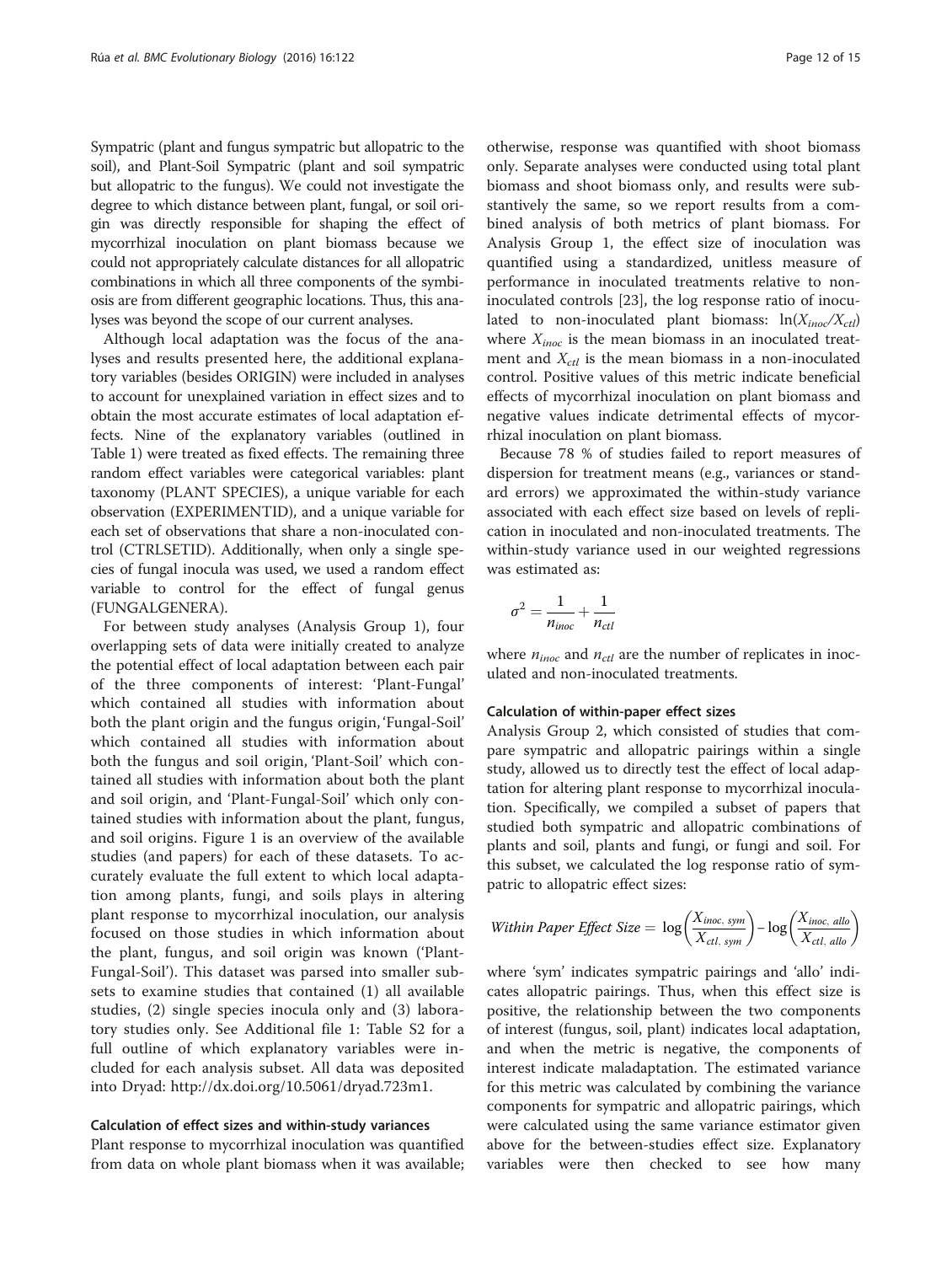<span id="page-12-0"></span>observations per level remained and the dataset was altered as follows. All studies in this analysis were conducted in laboratories with sterilized background soil. When assessing plant-fungal adaptation we could only consider 254 studies (from 7 papers) of AM fungi with the explanatory variables PLANT FUNCTIONAL GROUP, INOCULUM COMPLEXITY, MICROBIAL AMENDMENT (none vs. wash), and FERTILIZATION (yes vs. no). When assessing fungal-soil adaptation we could only consider 217 studies (from 5 papers) of AM fungi with the explanatory variables PLANT FUNC-TIONAL GROUP, INOCULUM COMPLEXITY, MICRO-BIAL CONTROL, and FERTILIZATION. When assessing plant-soil adaptation we could only consider 28 studies (from 3 papers) of AM fungi inoculated with a single species of fungi with the explanatory variables PLANT FUNCTIONAL GROUP and FERTILIZATION (yes vs. no).

## Mixed multi-factor meta-analysis

All analyses were done with R statistical software, version 3.1.3 [[65\]](#page-14-0). Meta-analyses were conducted using the rma.mv function from the metafor package [\[66](#page-14-0)] with maximum likelihood estimation of parameters. When moderators were significant, differences between levels were determined using planned contrasts and the *glht* function from the *multcomp* package [\[67](#page-14-0)]. Marginal means for significant moderators and the overall model estimate were calculated using the predict function of the stats package [[65\]](#page-14-0).

## Additional files

[Additional file 1: Table S2.](dx.doi.org/10.1186/s12862-016-0698-9) Summary of which candidate explanatory variables were included in the analysis for each data subset (PDF 178 kb)

[Additional file 2: Figure S1.](dx.doi.org/10.1186/s12862-016-0698-9) Mean Plant Response to Mycorrhizal Inoculation (PDF 113 kb)

[Additional file 3: Figure S2.](dx.doi.org/10.1186/s12862-016-0698-9) Weighted mean effect sizes ± standard error for within-paper analyses (PDF 170 kb)

[Additional file 4: Figure S3.](dx.doi.org/10.1186/s12862-016-0698-9) Weighted mean effect sizes ± standard error as a function of inoculation complexity for plant-fungal-soil analyses (PDF 100 kb)

[Additional file 5: Methods S1.](dx.doi.org/10.1186/s12862-016-0698-9) Creation and Update of MycoDB. (PDF 275 kb)

[Additional file 6: Table S1.](dx.doi.org/10.1186/s12862-016-0698-9) Paper codes for origin determination. (PDF 114 kb)

#### Acknowledgements

This work originated from a Distributed Graduate Seminar conducted through the National Center for Ecological Analysis and Synthesis, a Center funded by the National Science Foundation (NSF Grant EF-05-53768), the University of California, Santa Barbara, and the State of California. This research was also supported by the National Evolutionary Synthesis Center which receives support from a NSF grant (EF-04-23641), Duke University, the University of North Carolina at Chapel Hill and North Carolina State University. We thank Lily Van, Michelle Ha, and Jacob Hopkins for help with data clean up. We are grateful to James Umbanhowar and Wolfgang Viechtbauer for statistical advice. MAR was supported by a NSF Postdoctoral Research Fellowship in Biology under Grant

No. DBI-12-02676 and a postdoctoral fellowship at the National Institute for Mathematical and Biological Synthesis, sponsored by NSF grant no. DBI-1300426 and the Univ. of Tennessee, Knoxville. JDH was supported by NSF award DEB-11-19865.

#### Availability of data and materials

The data set supporting the results of this article was released as part of the NESCent collection in Scientific Data, Chaudhary et al., 2016 [\[57](#page-13-0)]. The data are available in the Dryad repository, http://dx.doi.org[/10.5061/dryad.723m1](http://dx.doi.org/10.5061/dryad.723m1).

#### Authors' contributions

BJP, JDH, AA, PMA, VBC, CG and LJL conceived initial ideas for approach; MAR, BJP, JDH, AA, PMA, VBC, CG, LJL, JDB, and CZ helped build the database; MAR, BJP, JDH, AA, PMA, VBC, CG and LJL coded papers; MAR, BJP, JDH and VBC cleaned the dataset, MAR analyzed the data with input from JDH, JM, ML, JDB, JK, and BGM; MAR wrote the paper but all authors commented on drafts. All authors read and approved the final manuscript.

#### Competing interests

The authors declare that they have no competing interests.

#### Consent for publication

Not applicable.

#### Ethics approval and consent to participate

Not applicable.

#### Author details

<sup>1</sup>Department of Biology, University of Mississippi, P.O. Box 1848, University 38677, MS, USA. <sup>2</sup>National Institute for Mathematical and Biological Synthesis University of Tennessee, 1122 Volunteer Blvd, Knoxville, TN 37996-3410, USA. <sup>3</sup>School of Forestry, Northern Arizona University, 200 E. Pine Knoll, Flagstaff AZ 86011, USA. <sup>4</sup>Department of Biology, Algoma University, 1520 Queen Street East, Sault Ste. Marie, ON P6A 2G4, Canada. <sup>5</sup>Department of Environmental Science and Studies, DePaul University, McGowan South Suite 203, 1110 West Belden Avenue, Chicago, IL 60614, USA. <sup>6</sup>Department of Biological Sciences, Northern Arizona University, 617 S. Beaver Street, Flagstaff, AZ 86011-5640, USA. <sup>7</sup>School of Forest Resources and Environmental Science, Michigan Technological University, 1400 Townsend Dr, Houghton, MI 49931-1295, USA. <sup>8</sup>Department of Ecology and Evolutionary Biology, University of Kansas, Lawrence, KS 66045, USA. <sup>9</sup>Department of Land Resources and Environmental Sciences, Montana State University, 344 Leon Johnson Hall, Bozeman, MT 59717, USA. <sup>10</sup>Institute of Ecology and Evolution, University of Oregon, 335 Pacific Hall, Eugene, OR 97403, USA. <sup>11</sup>Department of Integrative Biology, University of South Florida, 4202 East Fowler Avenue, Tampa, FL 33620, USA. 12Department of Biology, New Mexico State University, Las Cruces, NM 88003, USA. <sup>13</sup>Department of Renewable Resources, University of Alberta, 442 Earth Sciences Building, Edmonton, AB T6G 2E3, Canada.

#### Received: 8 February 2016 Accepted: 2 June 2016 Published online: 10 June 2016

#### References

- 1. Schluter D. Evidence for ecological speciation and its alternative. Science. 2009;323(5915):737–41.
- 2. Kawecki TJ, Ebert D. Conceptual issues in local adaptation. Ecol Lett. 2004; 7(12):1225–41.
- 3. Thompson JN. The geographic mosaic of coevolution. Chicago: University of Chicago Press; 2005.
- 4. Thompson JN. The coevolutionary process. Chicago: University of Chicago Press; 1994.
- 5. Thompson JN. Relentless evolution. Chicago: University of Chicago Press; 2013.
- 6. Friesen ML, Porter SS, Stark SC, von Wettberg EJ, Sachs JL, Martinez-Romero E. Microbially mediated plant functional traits. Annu Rev Ecol Evol Syst. 2011;42(1):23–46.
- 7. Fenchel T, Finlay BJ. The ubiquity of small species: patterns of local and global diversity. BioSci. 2004;54(8):777–84.
- 8. Young JPW. Genome diversity in arbuscular mycorrhizal fungi. Curr Opin Plant Biol. 2015;26:113–9.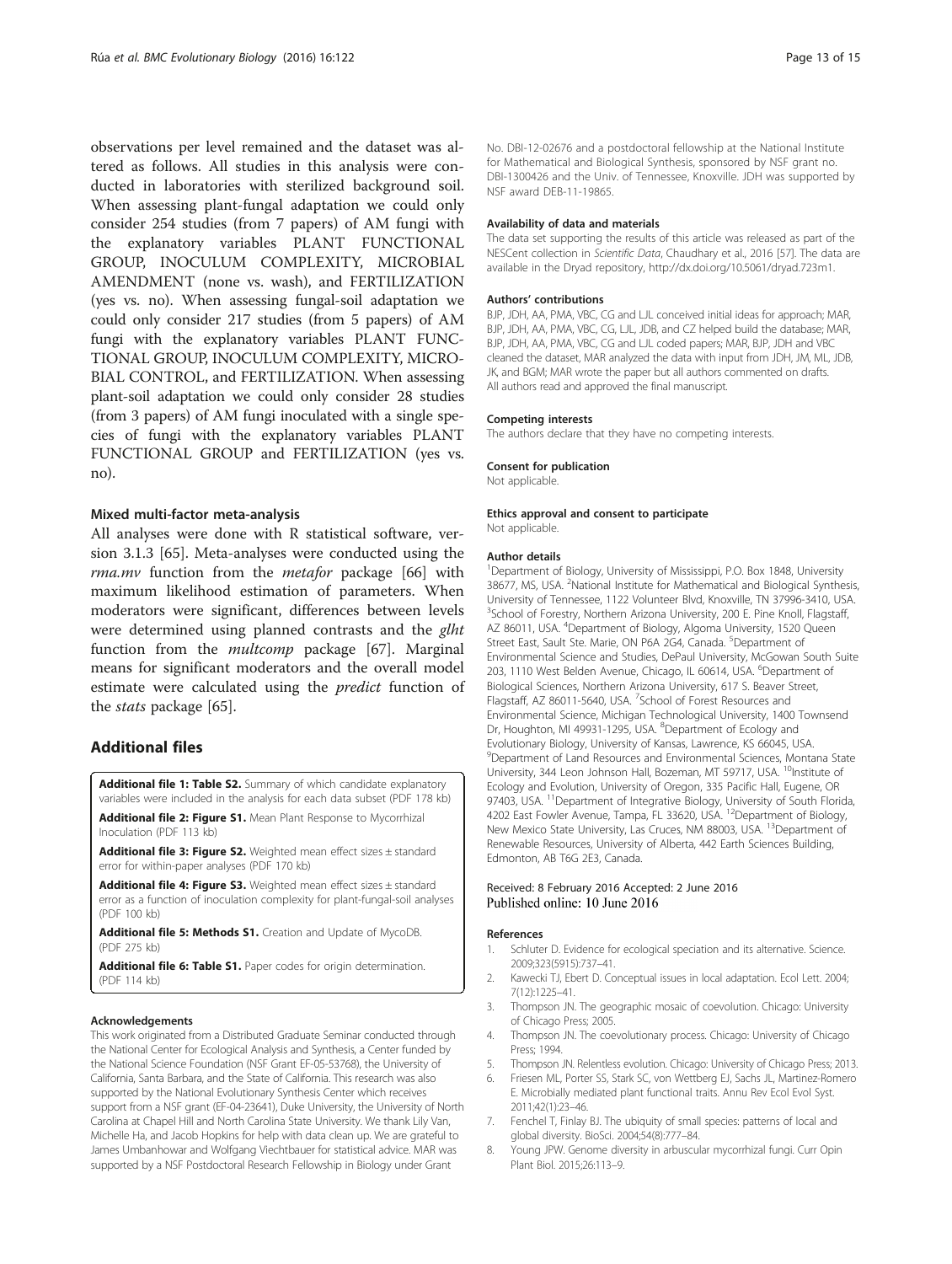- <span id="page-13-0"></span>9. Weinbaum BS, Allen MF, Allen EB. Survival of arbuscular mycorrhizal fungi following reciprocal transplanting across the great basin, USA. Ecol Appl. 1996;6(4):1365–72.
- 10. Pánková H, Münzbergová Z, Rydlová J, Vosátka M. Co-adaptation of plants and communities of arbuscular mycorrhizal fungi to their soil conditions. Folia Geobotanica. 2014;49(4):521–40.
- 11. Pánková H, Raabová J, Münzbergová Z. Mycorrhizal symbiosis and local adaptation in aster amellus: a field transplant experiment. PLoS One. 2014; 9(4), e93967.
- 12. Lambert DH, Cole H, Baker DE. Adaptation of vesicular-arbuscular mycorrhizae to edaphic factors. New Phytol. 1980;85(4):513–20.
- 13. Johnson NC, Wilson GWT, Bowker MA, Wilson JA, Miller RM. Resource limitation is a driver of local adaptation in mycorrhizal symbioses. Proc Natl Acad Sci. 2010;107(5):2093–8.
- 14. Wang B, Qiu YL. Phylogenetic distribution and evolution of mycorrhizas in land plants. Mycorrhiza. 2006;16(5):299–363.
- 15. Smith SE, Read D. Mycorrhizal symbiosis. 3rd ed. London: Elsevier; 2008.
- 16. Redecker D, Kodner R, Graham LE. Glomalean fungi from the ordovician. Science. 2000;289(5486):1920–1.
- 17. Field KJ, Rimington WR, Bidartondo MI, Allinson KE, Beerling DJ, Cameron DD, Duckett JG, Leake JR, Pressel S. First evidence of mutualism between ancient plant lineages (haplomitriopsida liverworts) and mucoromycotina fungi and its response to simulated palaeozoic changes in atmospheric CO<sub>2</sub>. New Phytol. 2015;205(2):743-56.
- Bidartondo MI, Read DJ, Trappe JM, Merckx V, Ligrone R, Duckett JG. The dawn of symbiosis between plants and fungi. Biol Lett. 2011;7(4):574–7.
- 19. Strullu-Derrien C, Kenrick P, Pressel S, Duckett JG, Rioult J-P, Strullu D-G. Fungal associations in horneophyton ligneri from the rhynie chert (c. 407 million year old) closely resemble those in extant lower land plants: novel insights into ancestral plant-fungus symbioses. New Phytol. 2014;203(3):964–79.
- 20. Johnson NC, Graham JH, Smith FA. Functioning of mycorrhizal associations along the mutualism-parasitism continuum. New Phytol. 1997;135(4):575–85.
- 21. Johnson N, Graham J. The continuum concept remains a useful framework for studying mycorrhizal functioning. Plant and Soil. 2012;363(1–2):411–9.
- 22. Lekberg Y, Koide RT. Integrating physiological, community, and evolutionary perspectives on the arbuscular mycorrhizal symbiosis. Botany. 2014;92(4):241–51.
- 23. Hoeksema JD, Chaudhary VB, Gehring CA, Johnson NC, Karst J, Koide RT, Pringle A, Zabinski C, Bever JD, Moore JC, et al. A meta-analysis of contextdependency in plant response to inoculation with mycorrhizal fungi. Ecol Lett. 2010;13(3):394–407.
- 24. Cairney JWG. Evolution of mycorrhiza systems. Naturwissenschaften. 2000; 87(11):467–75.
- 25. Hoeksema JD, Kummel M. Ecological persistence of the plant-mycorrhizal mutualism: a hypothesis from species coexistence theory. Am Nat. 2003; 162(S4):S40–50.
- 26. Bever JD: Negative feedback within a mutualism: host-specific growth of mycorrhizal fungi reduces plant benefit. Proceedings of the Royal Society of London Series B-Biological Sciences 2002, 269 (1509):2595–2601.
- 27. Bever JD. Preferential allocation, physio-evolutionary feedbacks, and the stability and environmental patterns of mutualism between plants and their root symbionts. New Phytol. 2015;205(4):1503–14.
- 28. Kiers ET, Duhamel M, Beesetty Y, Mensah JA, Franken O, Verbruggen E, Fellbaum CR, Kowalchuk GA, Hart MM, Bago A, et al. Reciprocal rewards stabilize cooperation in the mycorrhizal symbiosis. Science. 2011;333(6044):880–2.
- 29. Grman E. Plant species differ in their ability to reduce allocation to nonbeneficial arbuscular mycorrhizal fungi. Ecology. 2012;93(4):711–8.
- 30. Bever JD, Richardson SC, Lawrence BM, Holmes J, Watson M. Preferential allocation to beneficial symbiont with spatial structure maintains mycorrhizal mutualism. Ecol Lett. 2009;12(1):13–21.
- 31. Hoeksema JD, Schwartz MW: Expanding comparative-advantage biological market models: contingency of mutualism on partners' resource requirements and acquisition trade-offs. Proceedings of the Royal Society of London Series B-Biological Sciences 2003, 270 (1518):913–919.
- 32. Grman E, Robinson TMP, Klausmeier CA. Ecological specialization and trade affect the outcome of negotiations in mutualism. Am Nat. 2012; 179(5):567–81.
- 33. Schwartz MW, Hoeksema JD. Specialization and resource trade: biological markets as a model of mutualisms. Ecology. 1998;79(3):1029–38.
- 34. Klironomos JN. Variation in plant response to native and exotic arbuscular mycorrhizal fungi. Ecology. 2003;84(9):2292–301.
- 35. Schweitzer JA, Juric I, van de Voorde TFJ, Clay K, van der Putten WH, Bailey JK. Are there evolutionary consequences of plant-soil feedbacks along soil gradients? Funct Ecol. 2014;28(1):55–64.
- 36. Ellis AG, Weis AE. Coexistence and differentiation of 'flowering stones': the role of local adaptation to soil microenvironment. J Ecol. 2006;94(2): 322–35.
- 37. Smith DS, Schweitzer JA, Turk P, Bailey JK, Hart SC, Shuster SM, Whitham TG. Soil-mediated local adaptation alters seedling survival and performance. Plant and Soil. 2012;352(1–2):243–51.
- 38. Johnson NC. Resource stoichiometry elucidates the structure and function of arbuscular mycorrhizas across scales. New Phytol. 2010;185(3):631–47.
- Umbanhowar J, McCann K. Simple rules for the coexistence and competitive dominance of plants mediated by mycorrhizal fungi. Ecol Lett. 2005;8(3):247–52.
- 40. Antunes PM, Lehmann A, Hart MM, Baumecker M, Rillig MC. Long-term effects of soil nutrient deficiency on arbuscular mycorrhizal communities. Funct Ecol. 2012;26(2):532–40.
- 41. Hoeksema JD. Ongoing coevolution in mycorrhizal interactions. New Phytol. 2010;187(2):286–300.
- 42. Schultz PA, Michael Miller R, Jastrow JD, Rivetta CV, Bever JD. Evidence of a mycorrhizal mechanism for the adaptation of andropogon gerardii (poaceae) to high- and low-nutrient prairies. Am J Bot. 2001;88(9):1650–6.
- 43. Davison J, Moora M, Öpik M, Adholeya A, Ainsaar L, Bâ A, Burla S, Diedhiou AG, Hiiesalu I, Jairus T, et al. Global assessment of arbuscular mycorrhizal fungus diversity reveals very low endemism. Science. 2015;349(6251):970–3.
- 44. Ji B, Bentivenga SP, Casper BB. Evidence for ecological matching of whole AM fungal communities to the local plant-soil environment. Ecology. 2010; 91(10):3037–46.
- 45. Ji B, Gehring CA, Wilson GWT, Miller RM, Flores-Rentería L, Johnson NC. Patterns of diversity and adaptation in glomeromycota from three prairie grasslands. Mol Ecol. 2013;22(9):2573–87.
- 46. Ehrenfeld JG, Ravit B, Elgersma K. Feedback in the plant-soil system. Annu Rev Environ Resour. 2005;30(1):75–115.
- 47. Rillig MC, Mummey DL. Mycorrhizas and soil structure. New Phytol. 2006; 171(1):41–53.
- 48. Bever JD. Dynamics within mutualism and the maintenance of diversity: inference from a model of interguild frequency dependence. Ecol Lett. 1999;2(1):52–61.
- 49. Hoeksema JD, Forde SE. A meta-analysis of factors affecting local adaptation between interacting species. Am Nat. 2008;171(3):275–90.
- 50. Thrall PH, Burdon JJ, Bever JD. Local adaptation in the linum marginalemelampsora lini host-pathogen interaction. Evolution. 2002;56:1340–51.
- 51. Lively CM, Dybdahl MF. Parasite adaptation to locally common host genotypes. Nature. 2000;405(6787):679–81.
- 52. Mangan SA, Schnitzer SA, Herre EA, Mack KML, Valencia MC, Sanchez EI, Bever JD. Negative plant-soil feedback predicts tree-species relative abundance in a tropical forest. Nature. 2010;466(7307):752–5.
- 53. Castelli JP, Casper BB. Intraspecific AM fungal variation contributes to plantfungal feedback in a serpentine grassland. Ecology. 2003;84(2):323–36.
- 54. Leimu R, Fischer M. A meta-analysis of local adaptation in plants. PLoS One. 2008;3(12), e4010.
- 55. Hereford J. A quantitative survey of local adaptation and fitness trade-offs. Am Nat. 2009;173(5):579–88.
- 56. Read D. The ecophysiology of mycorrhizal symbioses with special reference to impacts upon plant fitness. In: physiological plant ecology. In: Press MC, Scholes JD, Barker MG, editors. The 39<sup>th</sup> symposium of the british ecological society. Oxford: Blackwell Science; 2002. p. 133–52.
- 57. Chaudhary VB, Rúa MA, Antoninka A, Bever JD, Cannon J, Craig A, Duchicela J, Frame A, Gardes M, Gehring C, et al. MycoDB, a global database of plant response to mycorrhizal fungi. Scientific Data. 2016;3:160028.
- Hart MM, Reader RJ. Taxonomic basis for variation in the colonization strategy of arbuscular mycorrhizal fungi. New Phytol. 2002;153(2):335–44.
- 59. Maherali H, Klironomos JN. Influence of phylogeny on fungal community assembly and ecosystem functioning. Science. 2007;316(5832):1746–8.
- 60. Friese CF, Allen MF. The spread of VA mycorrhizal fungal hyphae in the soil: inoculum types and external hyphal architecture. Mycologia. 1991;83(4):409–18.
- 61. Kingsolver JG, Hoekstra HE, Hoekstra JM, Berrigan D, Vignieri SN, Hill CE, Hoang A, Gibert P, Beerli P. The strength of phenotypic selection in natural populations. Am Nat. 2001;157(3):245–61.
- 62. Primack RB, Kang H. Measuring fitness and natural selection in wild plant populations. Annu Rev Ecol Syst. 1989;20:367–96.